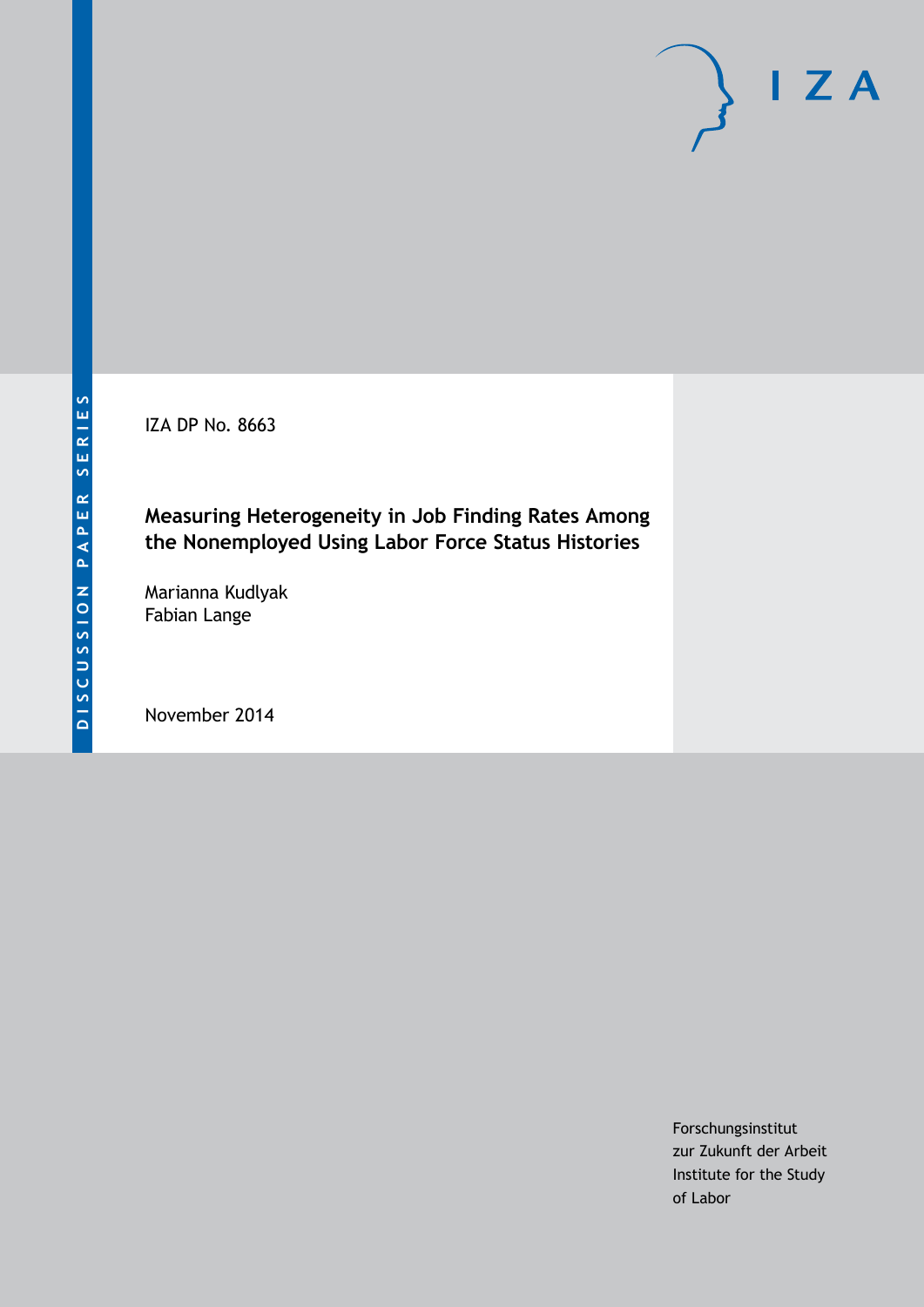# **Measuring Heterogeneity in Job Finding Rates Among the Nonemployed Using Labor Force Status Histories**

# **Marianna Kudlyak**

*Federal Reserve Bank of Richmond*

### **Fabian Lange**

*McGill University and IZA*

## Discussion Paper No. 8663 November 2014

IZA

P.O. Box 7240 53072 Bonn **Germany** 

Phone: +49-228-3894-0 Fax: +49-228-3894-180 E-mail: [iza@iza.org](mailto:iza@iza.org)

Any opinions expressed here are those of the author(s) and not those of IZA. Research published in this series may include views on policy, but the institute itself takes no institutional policy positions. The IZA research network is committed to the IZA Guiding Principles of Research Integrity.

The Institute for the Study of Labor (IZA) in Bonn is a local and virtual international research center and a place of communication between science, politics and business. IZA is an independent nonprofit organization supported by Deutsche Post Foundation. The center is associated with the University of Bonn and offers a stimulating research environment through its international network, workshops and conferences, data service, project support, research visits and doctoral program. IZA engages in (i) original and internationally competitive research in all fields of labor economics, (ii) development of policy concepts, and (iii) dissemination of research results and concepts to the interested public.

<span id="page-1-0"></span>IZA Discussion Papers often represent preliminary work and are circulated to encourage discussion. Citation of such a paper should account for its provisional character. A revised version may be available directly from the author.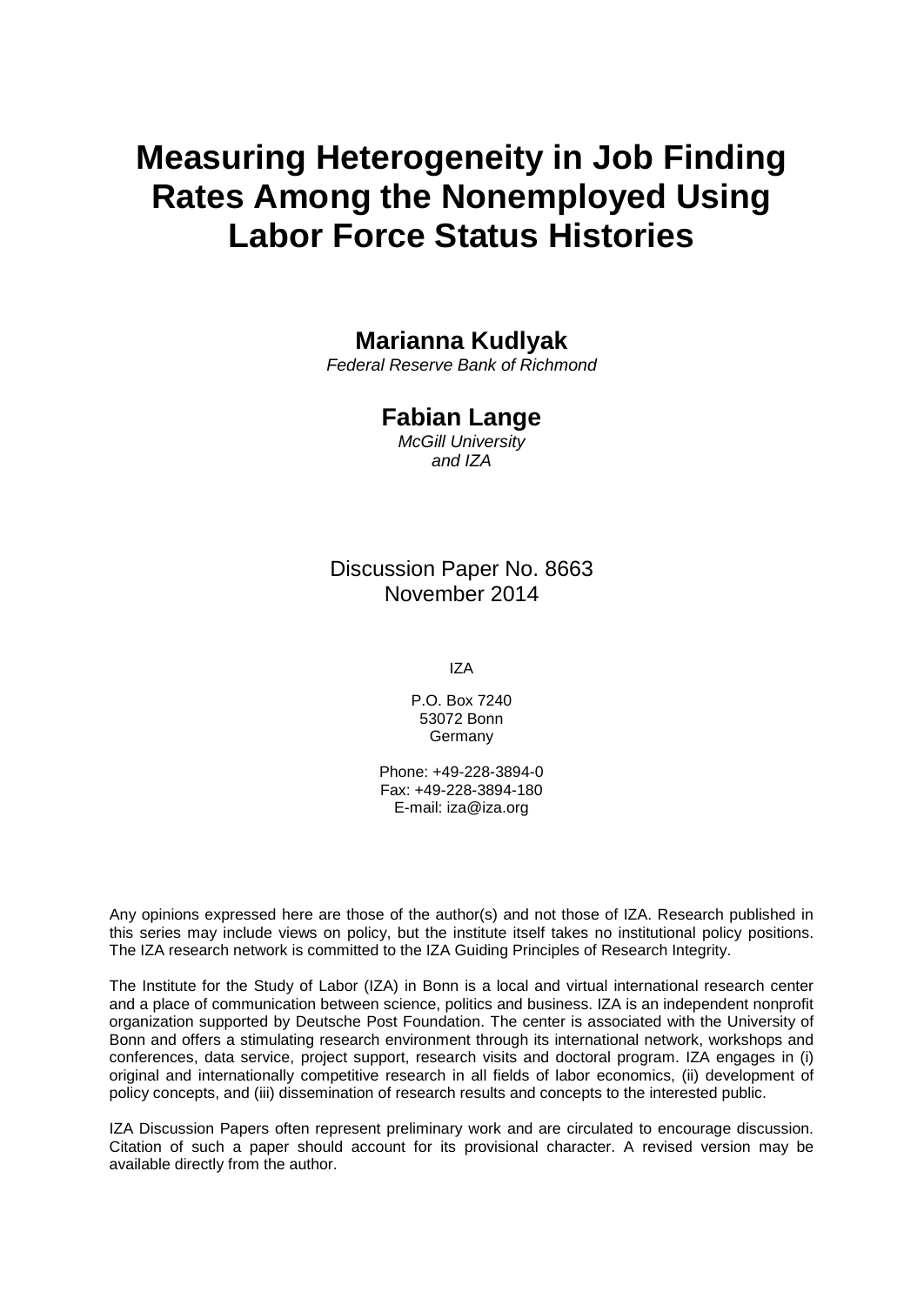IZA Discussion Paper No. 8663 November 2014

# **ABSTRACT**

# **Measuring Heterogeneity in Job Finding Rates Among the Nonemployed Using Labor Force Status Histories[\\*](#page-1-0)**

We use a novel approach to studying the heterogeneity in the job finding rates of the nonemployed by classifying the nonemployed by labor force status (LFS) histories, instead of using only one-month LFS. Job finding rates differ substantially across LFS histories: they are 25-30% among those currently out of the labor force (OLF) with recent employment, 10% among those currently OLF who have been unemployed but not employed in the previous two months, and 2% among those who have been OLF in all three previous months. This heterogeneity cannot be deduced from the one-month LFS or from one-month responses to the CPS survey questions about desire to work or recent search activity. We conclude that LFS histories is an important predictor of the nonemployed's job finding probability, particularly for those OLF.

JEL Classification: E24, E32, J21, J22, J30, J41, J60, J63, J64

Keywords: job finding rate, search process, out of the labor force (OLF), heterogeneity, unemployment

Corresponding author:

Fabian Lange Department of Economics McGill University Leacock Building Room 443 855 Sherbrooke Street West Montreal, Quebec, H3A 2T7 Canada E-mail: [fabian.lange@mcgill.ca](mailto:fabian.lange@mcgill.ca)

The views expressed here are those of the authors and do not necessarily reflect those of the Federal Reserve Bank of Richmond, the Federal Reserve System, or any other institution with which the authors are affiliated.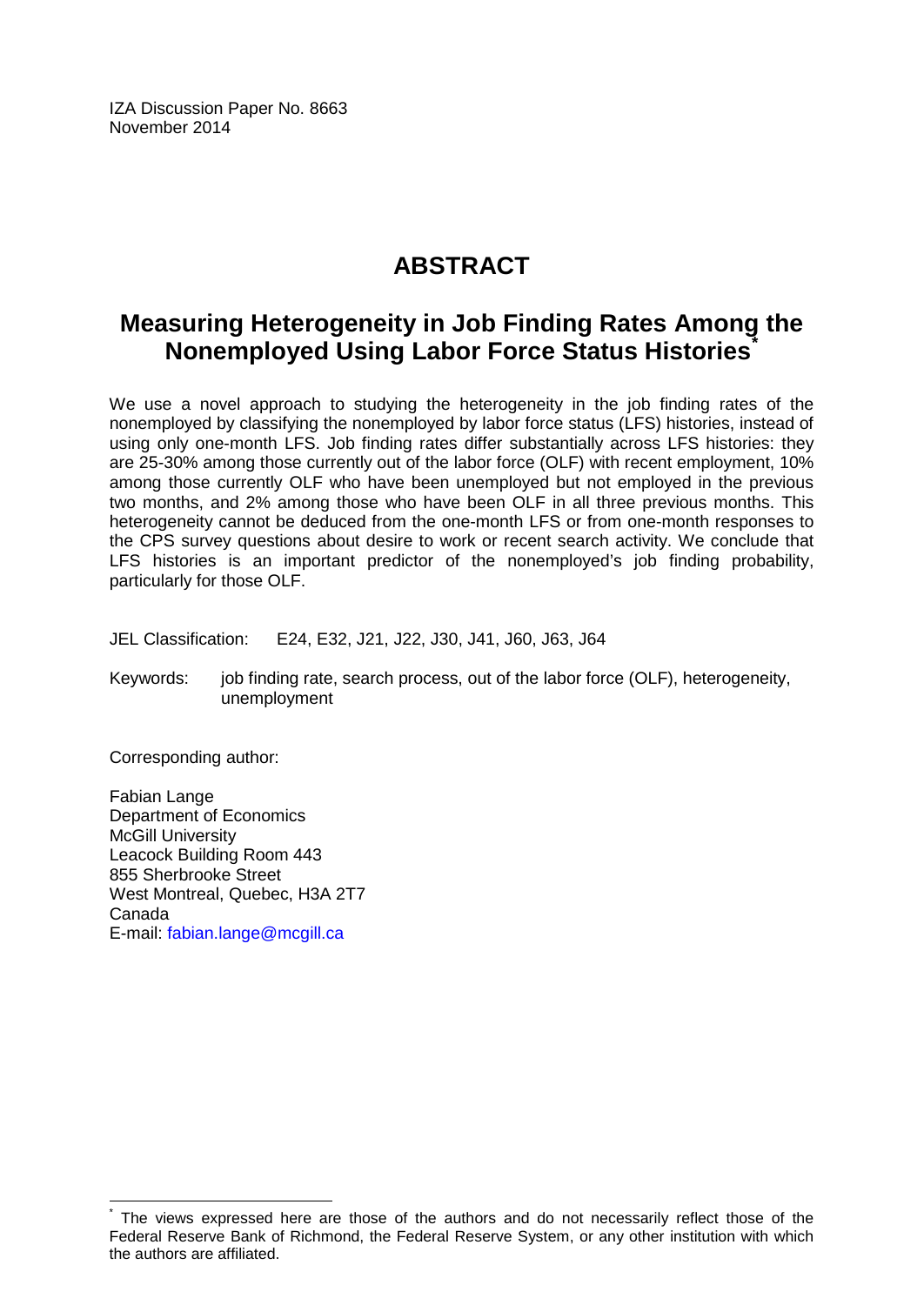#### **1. Introduction**

Until recently, the search and matching literature exploring the dynamics of the U.S. labor market has ignored the large share of the working age population that in the official statistics is counted out of the labor force  $(OLF)$ . Central to models in this literature is the theoretical construct of "job seekers." Quantitative research has typically used official unemployment as the empirical counterpart for this construct.<sup>[2](#page-3-1)</sup> The nonemployed population however consists both of the unemployed and those OLF. Surprisingly maybe, a majority of new employment relationships are filled not by the unemployed but rather by those OLF: Since 1976, 56 - 70% of all transitions into employment by individuals who were nonemployed in a given month can be attributed to individuals who were OLF rather than unemployed (Figure 1). Consequently, accounting for job finding rates among those OLF is important for understanding the dynamics of the labor market.<sup>[3](#page-3-2)</sup>

This paper uses a novel approach to studying the transitions from nonemployment (unemployment and OLF) to employment (i.e., the job finding rate). In particular, we use the sequence of observed labor force status over a few consecutive months, which we call the "LFS history," to distinguish between different nonemployed groups. For example, we distinguish between those who were OLF during each of the last three months and those who were OLF in the most recent month but unemployed or employed in one of the previous two months. This contrasts with the existing approach by the Bureau of Labor Statistics (BLS) or the literature, which classify the nonemployed in month t using only the respondents' most recent labor force status (LFS).<sup>[4](#page-3-3)</sup>

The LFS history leading up to the LFS in month t is an important predictor of the job finding rate both for theoretical and empirical reasons. From a theoretical point of view, it is not necessary to actively search in *every* period to find a job. The stock-flow search model of Coles and Smith (1998) and a "waiting at the airport" example of Hall (1983) illustrate that simply "waiting" without engaging in active search is a

l

<span id="page-3-0"></span><sup>&</sup>lt;sup>1</sup> Veracietro (2008) is a notable exception.

<span id="page-3-1"></span><sup>&</sup>lt;sup>2</sup> Only recently has the literature started to consider those OLF when exploring the dynamics of job finding rates in the U.S. labor market. Empirical works include Elsby, Hobijn, Sahin (2012); Hornstein (2012); Hall and Schulhofer-Wohl (2013); Farber and Valetta (2013); Kroft, Lange, Notowidigdo, and Katz (2014); Rothstein (2012). Krusell, Mukoyama, Rogerson, Sahin (2012) study OLF in a model of labor supply.

<span id="page-3-2"></span> $3$  Kroft, Lange, Notowidigdo, and Katz (2014) make this point when calibrating a matching function that accounts for transitions between all three labor force states to explore the dynamics of unemployment and long-term unemployment over the Great Recession.

<span id="page-3-3"></span><sup>&</sup>lt;sup>4</sup> The status is determined from the individual's answers to the CPS questions about the individuals' desire and availability for work and whether the individual has engaged in active job search activity in that month. The Bureau of Labor Statistic defines a nonemployed individual to be unemployed in period t if they are actively searching for work in t, while those who are not actively searching in t are classified as OLF.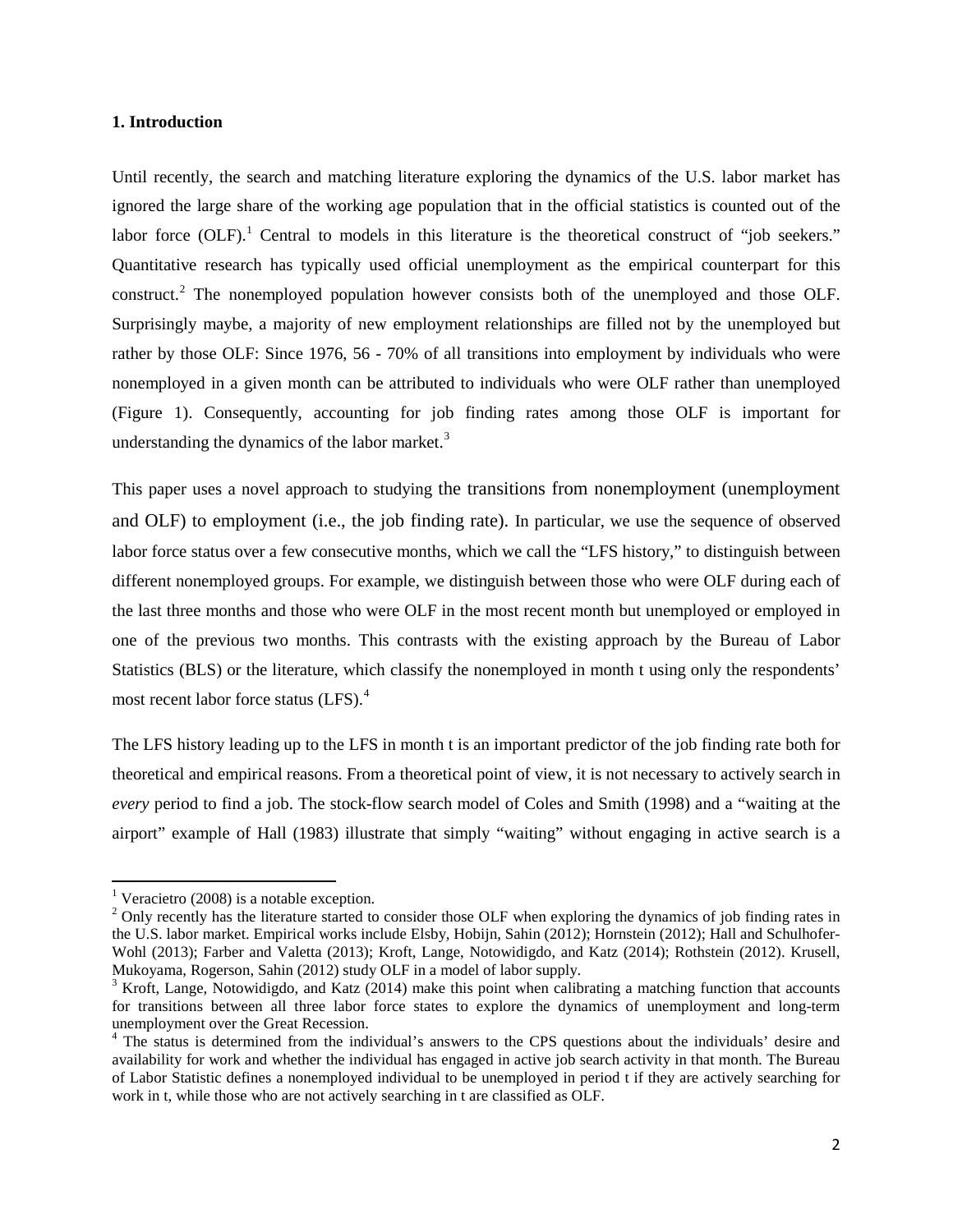type of productive activity in obtaining a job. Furthermore, those seeking work might not search with the same intensity in each month. The official definition into unemployment might capture only those whose search intensity is above some threshold, while missing search among those who search at a lower intensity. There are several empirical reasons that motivate us to reject a sharp distinction between search activity of unemployed and those nonemployed comes from the literature on misclassification error in labor force status in the CPS. Using re-interview data, Poterba and Summers (1986) show that respondents frequently "correct" their status between unemployment and OLF. These corrections suggest that respondents to the CPS do not draw as sharp a distinction between unemployment and OLF as is common practice among labor analysts. Additional evidence comes from the observations that individuals who transition from OLF into unemployment often report durations of unemployment that far exceeds one month (Elsby, Hobijn, Sahin, and Valetta, 2012). Given this evidence, we believe it plausible that search activity cannot be easily categorized using exhaustive categories such as unemployment or OLF. Instead, it is likely that different individuals search at different intensity levels and that this intensity varies over time. LFS histories can inform us about these intensities of search.

We use micro data from the Current Population Survey (CPS) to construct four-month labor force status sequences. We then relate the rate of transitioning into employment between the third and the fourth month to LFS histories from months one through three. Since we are interested in studying transitions from nonemployment to employment, we focus on the histories that end in either unemployment or OLF in the third month. Using this approach, we identify six different subpopulations of the nonemployed based on the LFS histories: (1) unemployed, recently employed ("U, recent E"); (2) unemployed, not recently employed ("U, no recent E"); (3) unemployed in the three consecutive months ("U-U-U"); (4) OLF, recently employed ("OLF, recent E"); (5) OLF, not recently employed ("OLF, no recent E"); (6) OLF in the three consecutive months ("OLF-OLF-OLF"). This classification scheme captures much of the heterogeneity in job finding rates across LFS histories.

We find significant heterogeneity in job finding rates across LFS histories. Job finding rates are highest for those who were recently employed, regardless of whether they are currently unemployed or OLF. In particular, among the unemployed, the monthly job finding rates of those with recent employment fluctuate between 30 and 50%, and among those OLF with recent employment the rates vary between 25 and 30%. Those unemployed with no recent employment have the next highest job finding rates (10- 20%). Finally, the job finding rates among those OLF who have been unemployed but not employed at any time in the previous two months fluctuate around 10%, while job finding rates among those who have been OLF in all three previous months are only about 2%.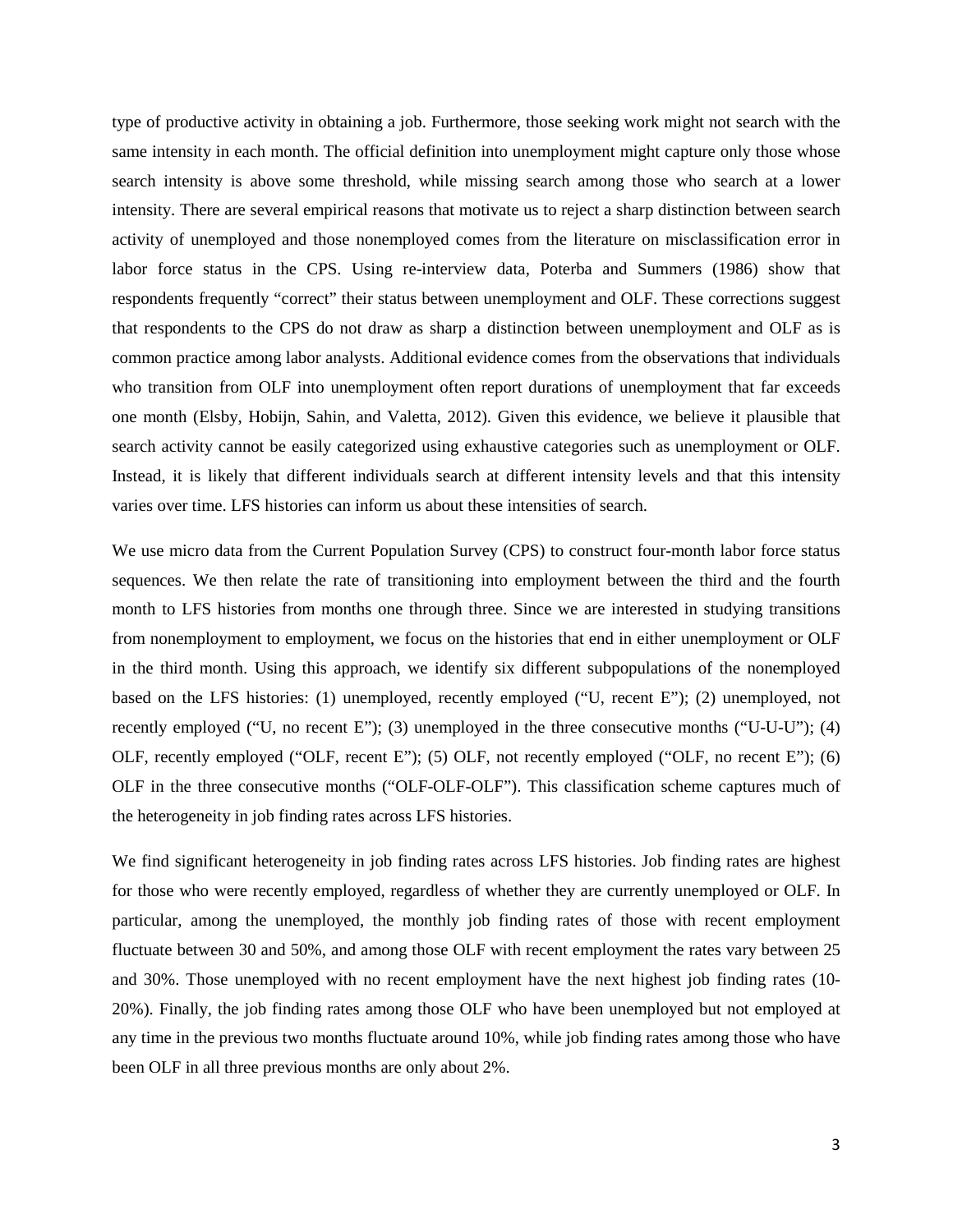Our results on how job finding rates differ with LFS histories challenge a practice in the literature that treats frequent changes between unemployment and OLF as a measurement error (for example, Abowd and Zellner (1985), Poterba and Summers (1986), Elsby, Hobijn and Sahin (2013)). The hypothesis that frequent switching between labor force statuses represents pure classification error can be tested by comparing the job finding rates of the nonemployment segments with different LFS histories. We find that those groups with histories "OLF-U-OLF" have a five times higher job finding rate than those with histories "OLF-OLF-OLF". The histories "U-OLF-U" and "U-U-U" have similar job finding rates but different wage outcomes upon reemployment. Thus, there are important differences in outcomes for these different histories that rule out pure classification error to explain the observed histories. Consequently, "OLF-U-OLF" and "U-OLF-U" segments do not appear to be erroneous versions of "OLF-OLF-OLF" and "U-U-U," respectively. An alternative interpretation, which we favor, is that frequent status changes between unemployment and OLF inform about the job seeker's search intensity and/or the job seekers' type.

The BLS already distinguishes between those OLF using respondents answers in the CPS to questions on the desire to work. Similarly, the BLS distinguishes between the unemployed based on the duration of unemployment. In particular, the BLS classifies those OLF into "marginal attached", "discouraged", and other subgroups, and distinguishes between short-term and long-term unemployed. An important question is therefore whether the LFS-History classification can explain some additional heterogeneity in job finding rates over and beyond that accounted for by the BLS schemes. Using the CPS questionnaire, we classify the nonemployed into nine categories, two of which are for the unemployed by unemployment duration and the remaining seven are for OLF by their desire to work, recent search activity, reason for not actively looking for job, etc.. We find that LFS histories explain 25% more of the variation in job finding rates than do BLS classifications. The explanatory power is mainly driven by the LFS histories within those OLF.

We thus conclude that the one-month OLF status masks at least two types of the individual's status in terms of the individual's attachment to the labor force – the unattached  $(OLF<sup>O</sup>)$  and the attached who is not actively searching in the current month  $(OLF^U)$  - that cannot be identified from the individual's onemonth responses to survey questions about desire to work, recent search activity, reason for not actively looking for job, etc..

The paper next explores the differences in employment outcomes across different LFS-History categories. We find large differences in wages in new jobs across LFS histories. Those with recent employment ("U, recent E" and "OLF, recent E") and those who are consistently actively searching for work ("UUU") tend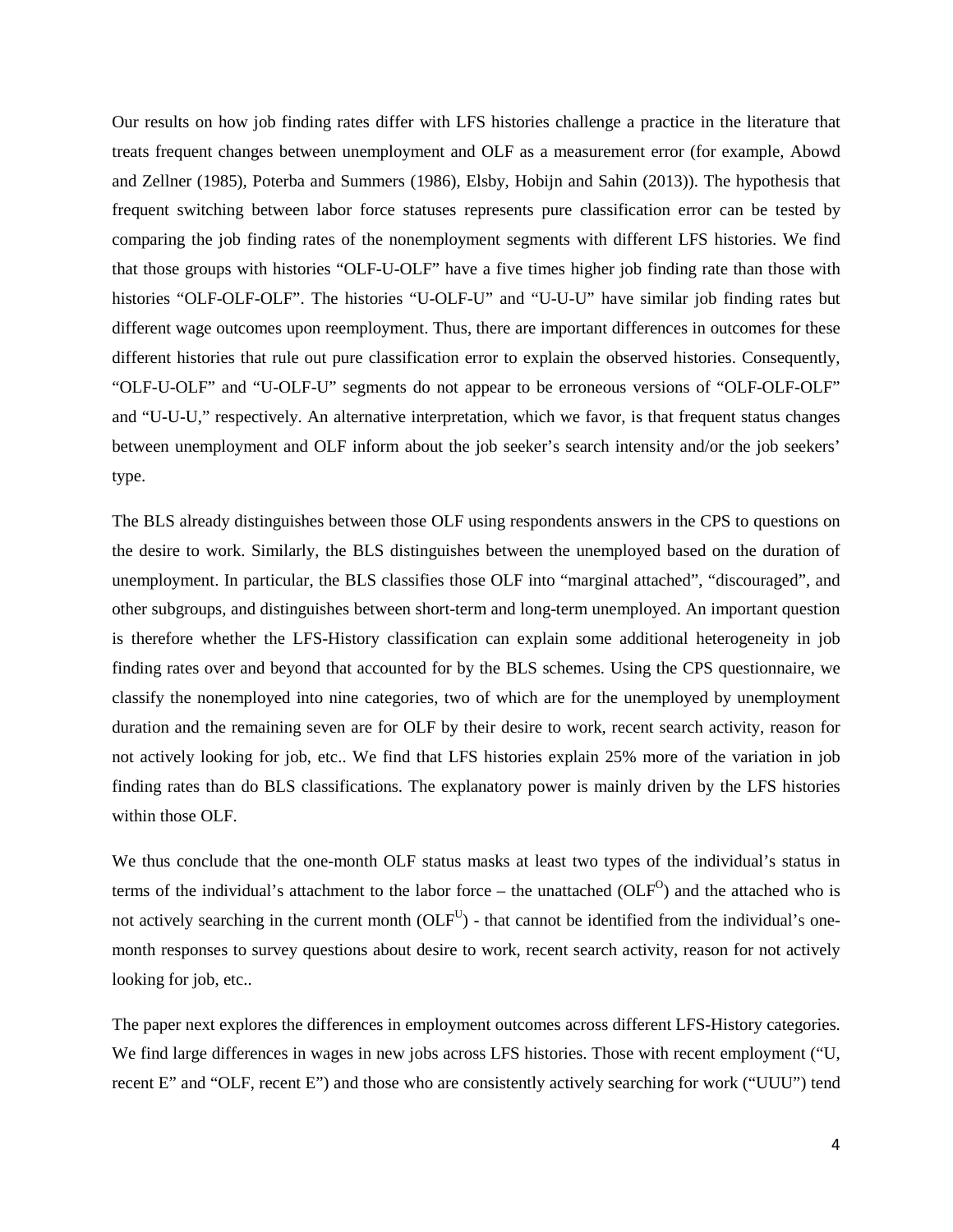to transition into new employment with wages that are around one to one-and-a-half dollar larger than the wages received by those who transition out of either persistent periods of OLF or who have cycled between U and OLF in the last three months. Based on preliminary analysis, we, however, cannot link these differences across LFS histories to the occupations that individuals transition into.<sup>[5](#page-6-0)</sup>

Finally, we ask whether estimates of the degree of (under)utilization of the labor resources at any moment in time need to be substantially revised when accounting for heterogeneity among the nonemployed. We compare the standard unemployment rate with an index of labor utilization that accounts for the differences in the job finding rates by LFS-History classification. This nonemployment index is a weighted average of the various categories of nonemployed, where the weight for each category is given by the sample average of its job finding rate. We show that the nonemployed index and unemployment behave very similarly over time and across the cycle. Whether one examines the nonemployment index or unemployment makes little difference for determining the utilization of the resources in the labor market relative to the long run averages.

The paper is structured as follows. Section 2 describes the data used in the analysis. Section 3 describes the job finding rates. Section 4 characterizes the various categories of the nonemployed. Section 5 describes the nonemployment index. Section 6 concludes.

#### **2. Data and Classification of the Nonemployed**

l

The data in the analysis are from the Current Population Survey (CPS) basic monthly files from January 1976 to December 2013. This section describes the framework for classifying the nonemployed based on their labor force status histories. It then describes the classification based on the official BLS definition of unemployment and OLF and the respondents' answers to the questions about their unemployment duration or their desire and availability for work.

#### **2.1. Classification of Nonemployed Based on Labor Force Status Histories**

In the CPS, a nonemployed person in any month t is a person whose labor force status in month t is either "unemployed" (U) or "out of the labor force" (OLF). Potentially different labor force status histories can precede the nonemployment status in month t. For example, prior to nonemployment in month t, an individual can be unemployed for a few months, an individual can be employed for a few months, or his status can switch between employment, unemployment, and out of the labor force. Nothing in the official CPS approach to the labor force status classification precludes such histories of labor market statuses. The CPS classification into employment (E), U, or OLF in any month t is independent of the individuals'

<span id="page-6-0"></span><sup>5</sup> More research is needed here. Currently, we use occupation codes aggregated to 1-digit classification.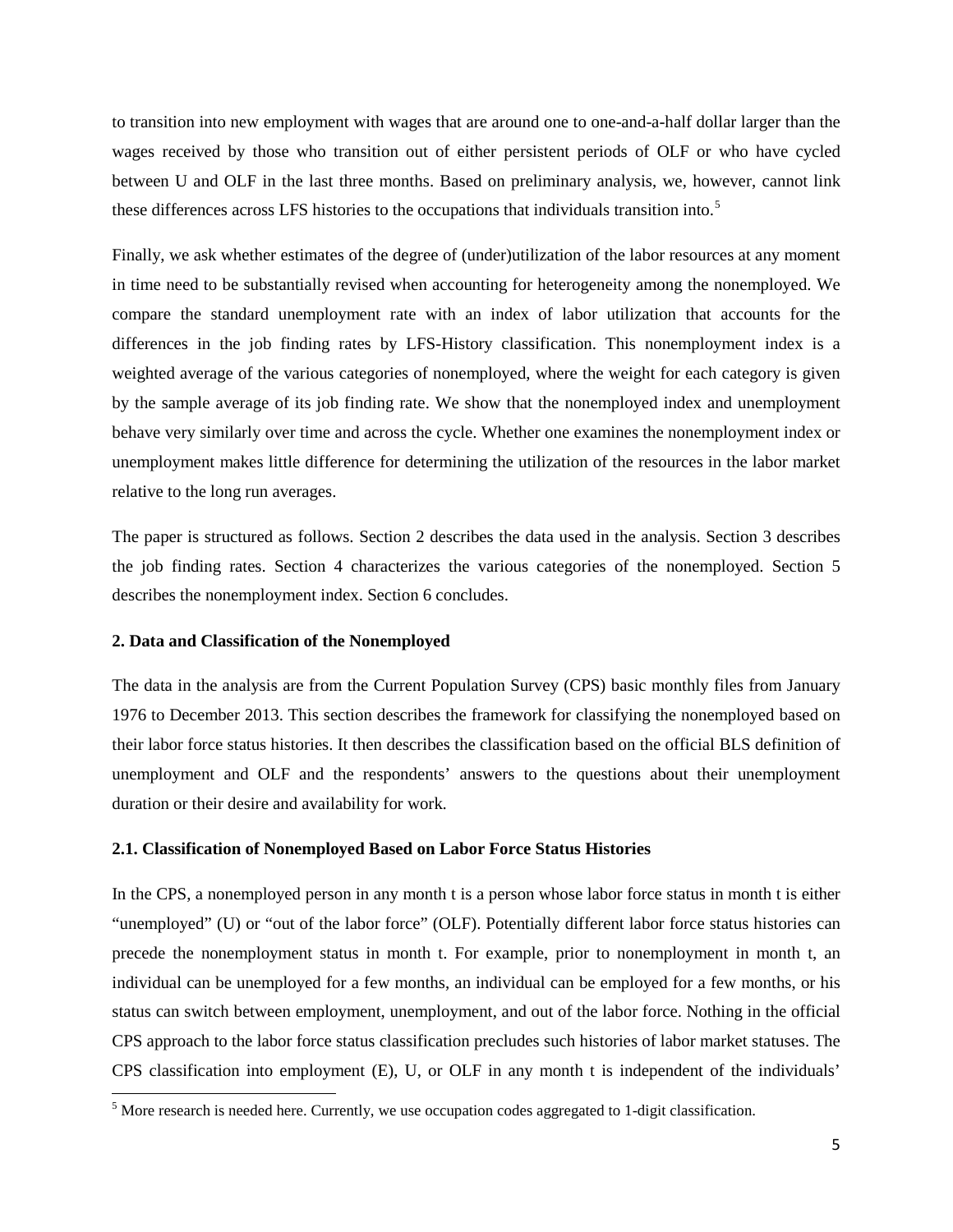classification in month t-1. $\textsuperscript{6}$  $\textsuperscript{6}$  $\textsuperscript{6}$  However, the probability to transition into employment might differ between those nonemployed in month t who were recently employed and those who were nonemployed for some time. Similarly the probability to find employment might differ between those OLF who were recently classified as unemployed as opposed to those who have been consistently OLF over the preceding few months.

We exploit the panel structure of the CPS to classify the nonemployed based on their LFS history and to study the probability of transitioning into employment. In the CPS, respondents are interviewed for 4 consecutive months, then they are not interviewed for 8 months, and then they are interviewed again for 4 consecutive months. The interview months are labeled from 1 to 8, and are referred to as month-in sample (MIS, hereafter). The monthly CPS file thus contains data from respondents in any of the eight interview months. We match respondent records across month-in-sample to obtain short four-month panels.<sup>[7](#page-7-1)</sup> For those in MIS-3 (and MIS-7), we can therefore construct three-month LFS histories and calculate the job finding rate conditional on these LFS histories for those who are nonemployed (i.e., either U or OLF) in MIS-3 (MIS-7). $8$  In order to arrive at population-representative samples, we weigh the data using the average of the CPS sampling weights in MIS-3 and MIS-4.

There are 18 possible LFS histories that have either U or OLF in MIS-3 which renders a description of the heterogeneity unwieldy. We therefore aggregate these LFS histories further. First, we combine all those LFS histories with U or OLF in MIS-3<sup>[9](#page-7-3)</sup> that were employed in MIS-1 or MIS-2 into "U, recent E" or "OLF, recent E," respectively. The remaining LFS histories describe sequences of three months of nonemployment, i.e., some combination of U and OLF. Among those, we consider specifically those who were consistently either OLF or U in MIS-1 through MIS-3, i.e., OLF-OLF-OLF and U-U-U, respectively. Finally, we aggregate the remaining LFS histories into groups "U, no recent E" and "OLF, no recent E". The first of these two groups consists of those with U-OLF-U, OLF-U-U, and OLF-OLF-U. The second is formed analogously using those with OLF in MIS-3. Below we will justify this aggregation scheme by showing that job finding rates for the different groups within "U, no recent E" and "OLF, no recent E" are very close to each other.

Our LFS-History classification thus consists of the following six categories:

 $\overline{\phantom{a}}$ 

<span id="page-7-0"></span> $6$  The only so called dependent interviewing in such case refers to constructing the duration of unemployment after 1994.<br><sup>7</sup> To match the individual records month-to-month, we follow Madrian and Lefgren (1999) and Shimer (2012) and

<span id="page-7-1"></span>match individuals by race, age and sex besides individual and household ID. This approach minimizes errors in matching across months that arises due to the fact that the CPS uses a sample of addresses.<br><sup>8</sup> Hereafter, we will treat MIS 5 through MIS-8 analogously to MIS-1 through 4 without specifically referencing this

<span id="page-7-2"></span>in each instance.

<span id="page-7-3"></span><sup>&</sup>lt;sup>9</sup> We proceed analogously for MIS-5 through 8.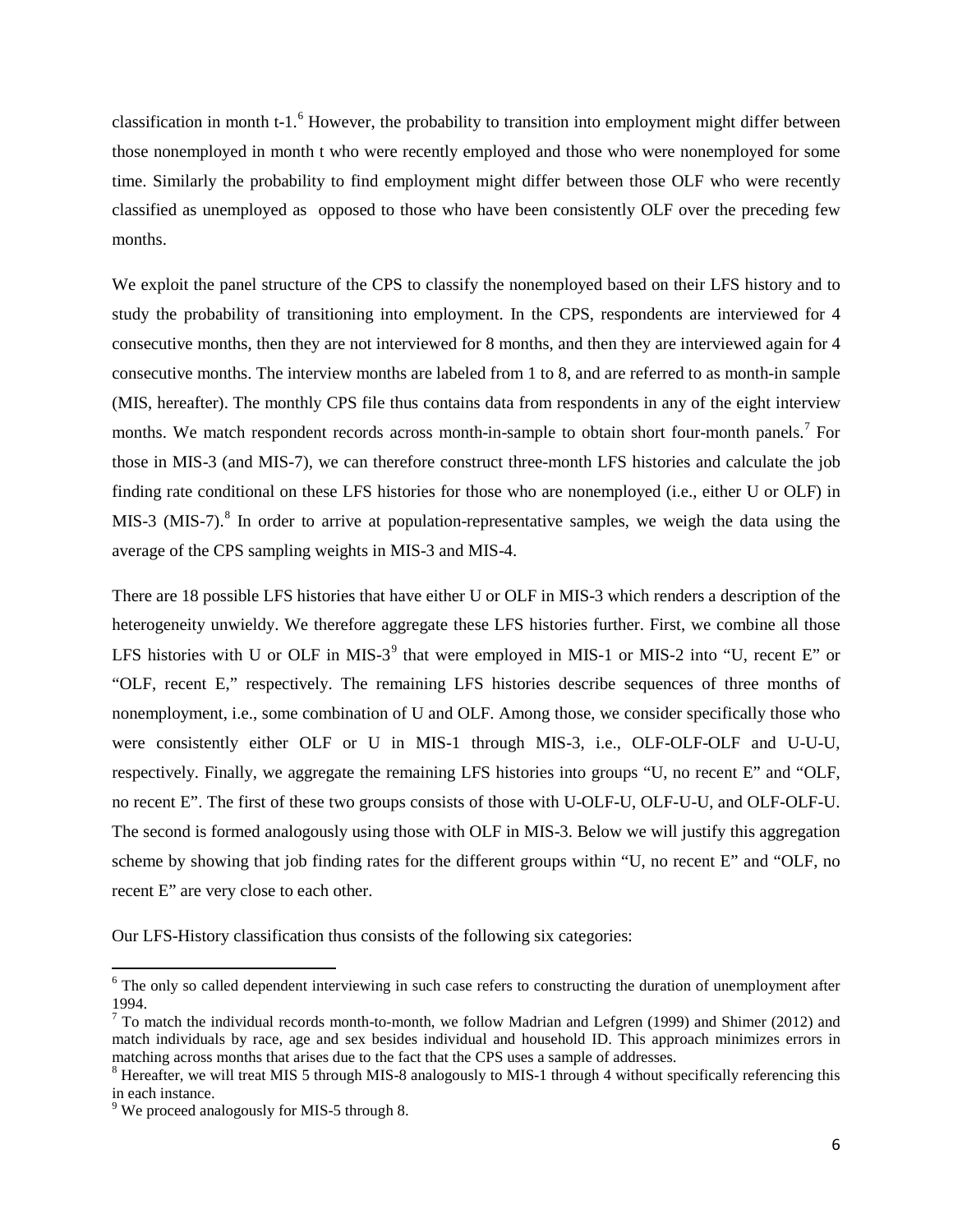- 1) "U, recent E" (i.e., U in month t, E in t-2 or/and t-1)
- 2) "U, no recent E" (excluding "U-U-U")
- 3) "U-U-U"

l

- 4) "OLF, recent E" (i.e., OLF in month t, E in t-2 or t-1)
- 5) "OLF, no recent E" (excluding "OLF-OLF-OLF")
- 6) "OLF-OLF-OLF."

#### **2.2. The BLS Classification of the Nonemployed**

The CPS contains a set of questions, described below, that allow constructing the official BLS definition of unemployment and allow distinguishing between groups in the OLS according to how closely they are attached to the labor force.

According to the standard definition, the unemployed are those aged 16+ who did not work at all during the reference week, who were not absent from a job, but who *actively* looked for work during the past four weeks and were available for work during the reference week. Persons who were on layoff from a job to which they expect to return and were available for work during the reference week are also classified as unemployed, even if they did not actively look for work.<sup>[10](#page-8-0)</sup>

Those OLF are asked a sequence of questions designed to determine how closely they are attached to the labor market. Those not actively looking for work are asked whether they currently want a job. If a person indicates that she wants a job, she is asked about the main reason for not looking for work during the last 4 weeks. They are also asked about their search behavior in the last 4 weeks and the last 12 months. Based on the responses to these questions, the BLS constructs seven categories among the OLF. Those who want a job, are available for work, who have looked for a job sometime in the prior 12 months (or since the end of their last job if they held one within the past 12 months), but were not counted as unemployed because they had not searched for work in the 4 weeks preceding the survey are referred to as "marginally attached". Among these, we distinguish between those who gave an economic-related reason for not looking for work (referred to as "Want job, marginally attached, discouraged") and the individuals who gave a non-economic-related reason for not looking for work (referred to as "Want job, marginally attached, other"). The third category consists of the individuals who want a job but are neither in the first nor in the second category (referred to "Want job, other"). Finally, we distinguish among those who do not want a job between retired, disabled, those in school, and other. As is conventional, we also distinguish between the short-term unemployed – the unemployed whose duration of unemployed is less

<span id="page-8-0"></span><sup>&</sup>lt;sup>10</sup>The unemployed who are expected to return to a job are on layoff. The definition of layoff unemployment was tightened during the 1994 CPS redesign. After 1994, those on layoff must expect to be recalled to the job within 6 months or the employer must have given the person a specific date upon which they would be recalled in order to be counted as "unemployed" without actively searching for work.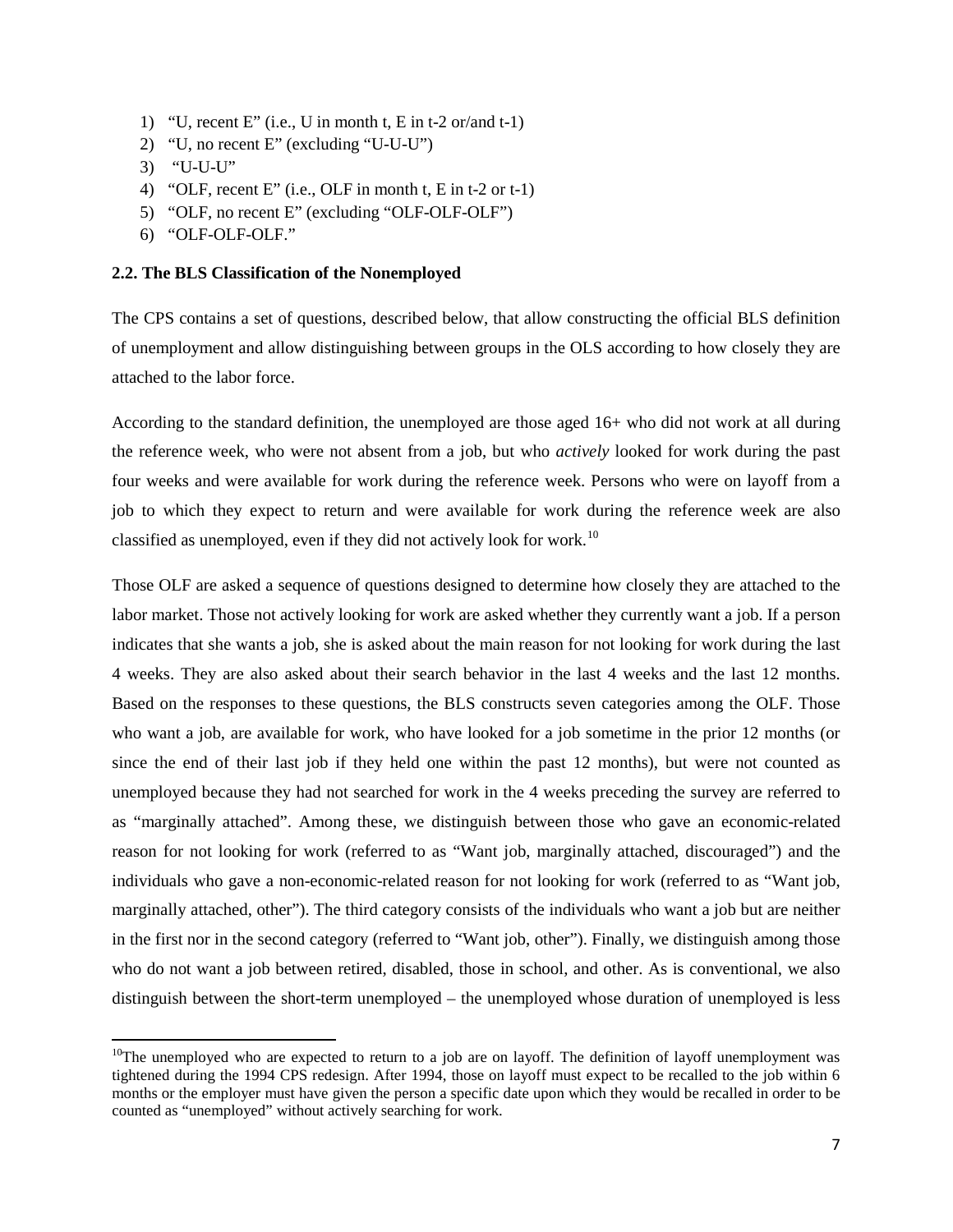than 27 weeks – and the long-term unemployed, whose reported unemployment durations are at least 27 weeks.

Thus, the BLS-based classification for the nonemployed consists of the following nine categories:

- unemployed short-term (<27 weeks)
- unemployed long-term  $(\geq=27$  weeks)
- OLF, Want job, marginally attached, discouraged
- OLF, Want job, marginally attached, other
- OLF, Want job, other
- OLF, Do not want job, retired
- OLF, Do not want job, disabled
- OLF, Do not want job, in school (16-25 y. o.)
- OLF, Do not want job, other (not retired, not disabled, not in school).

#### **2.3. Wages and Occupations**

Besides documenting heterogeneity in job finding rates, we also analyze whether the types of jobs found differ across groups in re-employment wages, occupations, and industries. Hourly wages are constructed in two ways. If an individual reports weekly earnings, the nominal hourly wage is calculated using the weekly earnings divided by usual weekly hours worked. If an individual reports to be paid by hours, we use her reported hourly wage rate. Only nonimputed wages are used. We deflate hourly wages using the CPI-U with 2013 as the base year.

Prior to the introduction of the 2002 Census occupational and industry classification systems in 2003, the CPS used the 1990 Census occupational and industry classifications. The composition of detailed occupations and industries was substantially different in the 1990 system, as was the structure for aggregating them into major groups. To construct consistent time-series for occupations or industries, we rely on conversion factors between the 1990 and 2002 Census classifications for industry and occupation created by the BLS. These factors are based on 3-year average survey micro data (2000 to 2002) that were dual-coded to both the old and new classification systems. That is, we code the industry and occupations after 2002 using the 2002 classification scheme. Prior to 2002, we use the 1990 classification system. We then rely on the BLS conversion factors to recode the 1990 system to be consistent with the 2002 system. After obtaining historically comparable occupations, we classify them into four groups - nonroutine cognitive, routine cognitive, nonroutine manual, and routine manual – following Jaimovich and Siu (2012).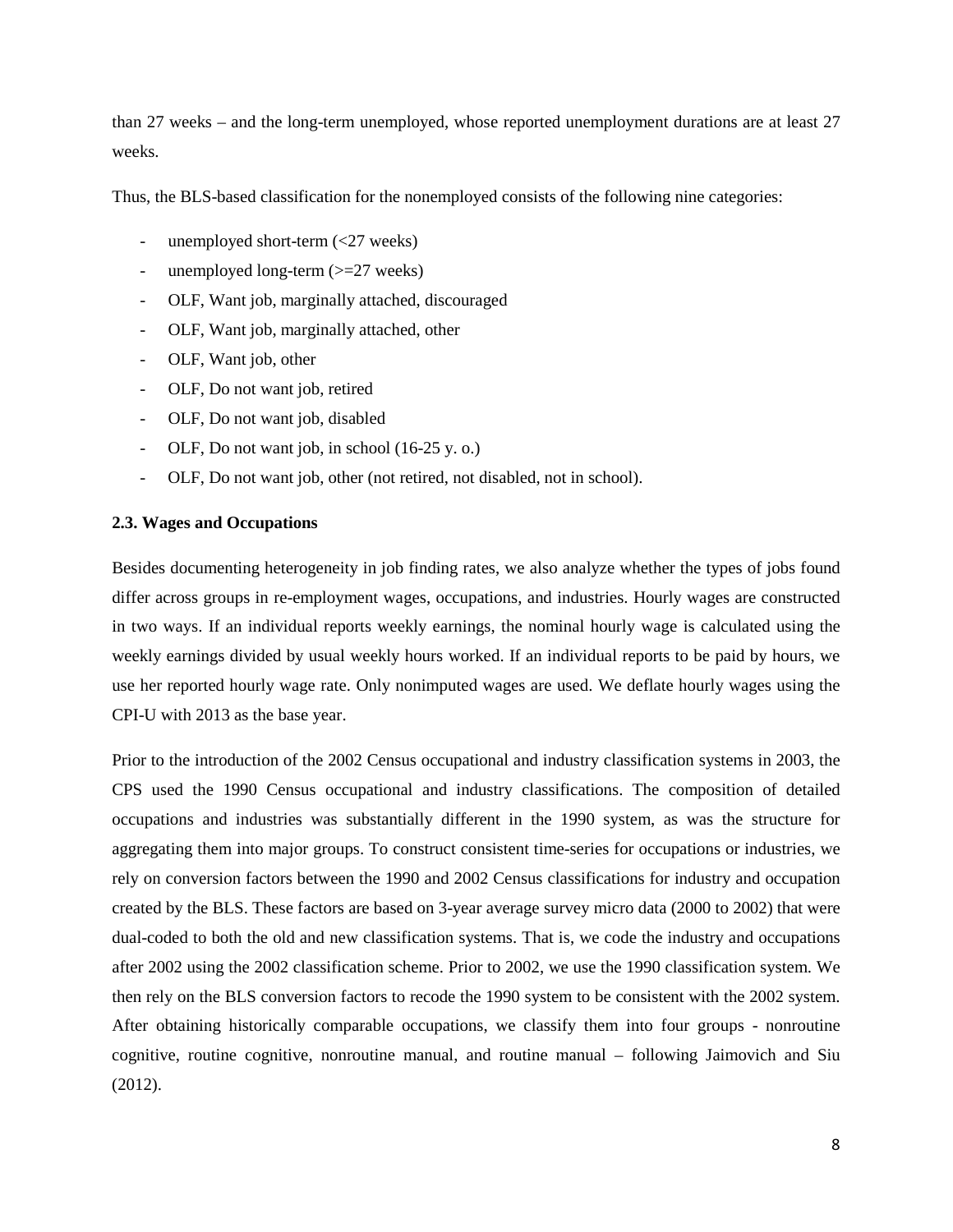#### **3. Heterogeneity in Job Finding Rates**

In this section, we show that job finding rates differ widely across the LFS histories of the nonemployed. We then show that the LFS-History classification tends to explain a lot more of the overall variation in job finding rates than the BLS classification scheme.

#### **3.1. Heterogeneity across LFS Histories**

Figure 2 displays the annual averages of monthly job finding rates for the six different categories of the LFS-History classification introduced above. Within the unemployed and those OLF in MIS-3, the job finding rates are highest for those with recent employment. Those unemployed who did not have a job during the previous two months have similar job finding rates regardless whether they were unemployed throughout the last 3 months or whether they transitioned between OLF and U.

Among those OLF, we find large differences across all three LFS-History categories. Those with recent employment have the highest job finding rate, second only to those of the unemployed who recently held employment. In addition, those with OLF in MIS-3 who were recently unemployed have vastly higher job finding rates compared to those who were consistently OLF. In particular, the job finding rate of "OLF, no recent E" ("OLF-U-OLF", "U-OLF-OLF", or "U-U-OLF") are around 0.10, while the job finding rates of "OLF-OLF-OLF" are only about 0.02. The large differences in job finding rates across these groups indicate that frequent status changes between OLF and U describe a search process and/or a type of job seeker, instead of representing measurement error.

Figure 3 shows the job finding rates for the eight histories included within the broader categories that we use to describe histories of three-month consecutive nonemployment, i.e., "U, no recent E", "U-U-U", "OLF, no recent E," and "OLF-OLF-OLF." As can be seen from the figure, the job finding rates across the three LFS histories grouped within "U, no recent E" as well as the three histories grouped within "OLF, no recent E" are similar, which explains why we summarize these LFShistories using only the two broader categories "U, no recent E" and "OLF, no recent E.".

Figure 4 shows the shares of the population that fall into each of the categories of nonemployed defined by their history of their labor force states as evident in the CPS. Group "OLF-OLF-OLF" is the most sizeable group in the population, followed by "OLF, recent E."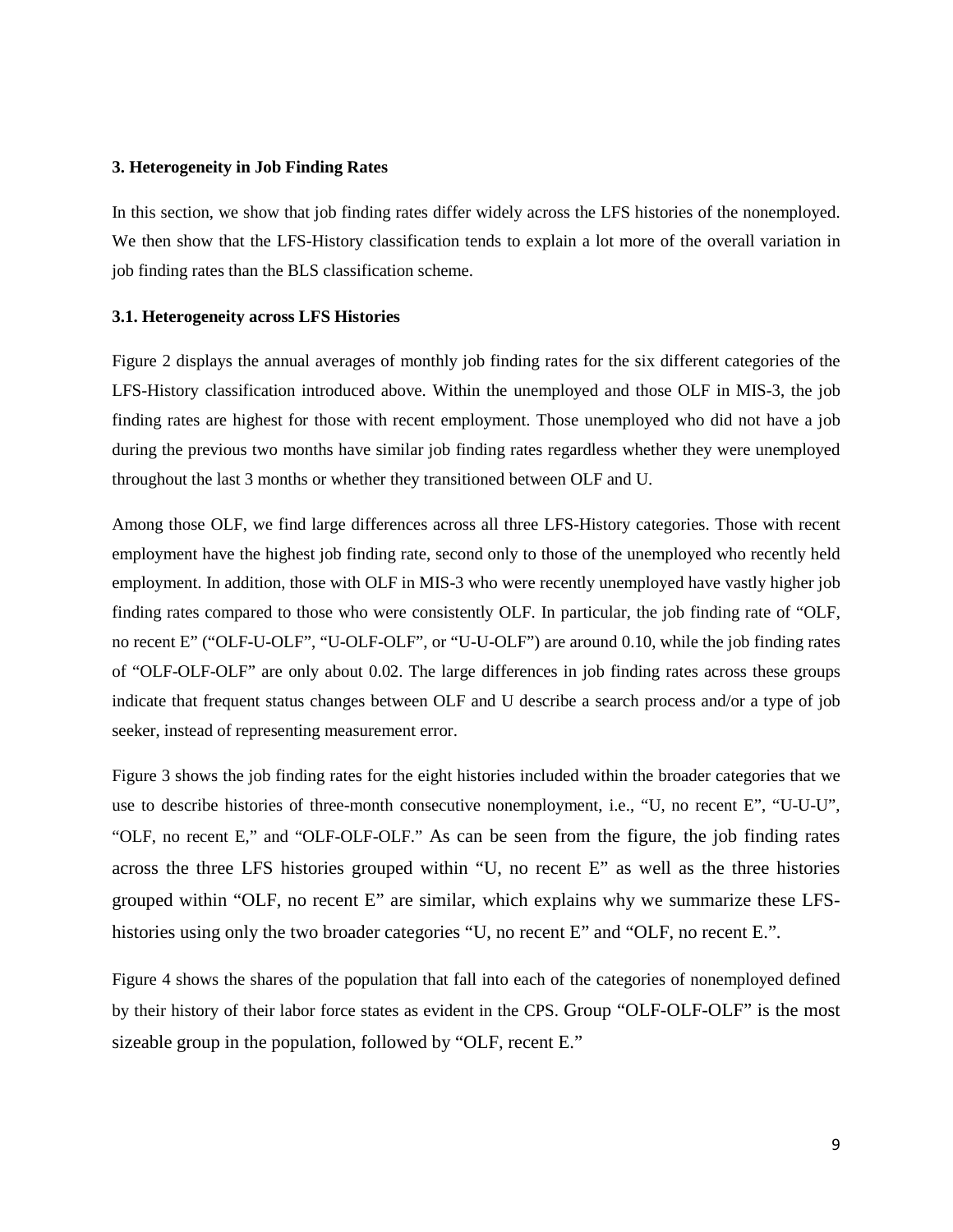The most notable secular pattern is that the share of those consistently OLF declined between 1975 and 2000 by about 5 percentage points. Since 2001, the share in this group has begun to increase rapidly, recovering all of the lost ground over the previous 25 years in a just over decade. Figure 5 shows the share of all transitions from nonemployment into employment by LFS histories. It is noteworthy that the two largest contributing groups to new employment relationships come from OLF. In particular, those OLF with recent E and those consistently OLF make up around 60% of all new employment relationships (excluding job-to-job movers). The third largest group consists of the unemployed who were recently employed. By contrast, those who circle between U and OLF in the last three months make up a small overall share of new employment relationships.

The above figures suggest that those who were recently employed are closely attached to the labor market, regardless of whether they are classified as currently unemployed or OLF. By contrast, those consistently OLF across three periods are significantly more disconnected from the labor market as indicated by their low job finding rates. However, even though their job finding rates are low, they make up a large share of the overall number of new employment relationships that are formed since they make up the lion share of those without current employment.

### **3.2. Comparing Heterogeneity in Job Finding Rates across the LFS-History and the BLS-Classifications**

The BLS has long recognized that there is heterogeneity in labor force attachment among those OLF. The BLS classification system is an attempt to account for this heterogeneity based on the answers to the CPS. Figure 6 shows the job finding rates conditional on the nine categories of the nonemployed based on the BLS classification as described in Section 2. The short-term unemployed have the highest job finding rate. The long-term unemployed have similar job finding rates as OLF (Want job). Those OLF who do not want a job and are retired or disabled have the lowest job finding rates. Figure 7 shows the population shares of the nine BLS categories of the nonemployed.

To understand how the LFS-History classification compares to the BLS classification, we first examine the share of the long-term unemployed in the third month (i.e., those with self-reported unemployment duration > 26 weeks) among categories "U, recent E", "U, no recent E", and "UUU". Figure 8 shows that the share of the long-term unemployed is highest among "UUU"; however, it is non-zero among the other two LFS-History categories that end in U. Interestingly, the share of self-reported long-term unemployed is nonzero among "U, recent E."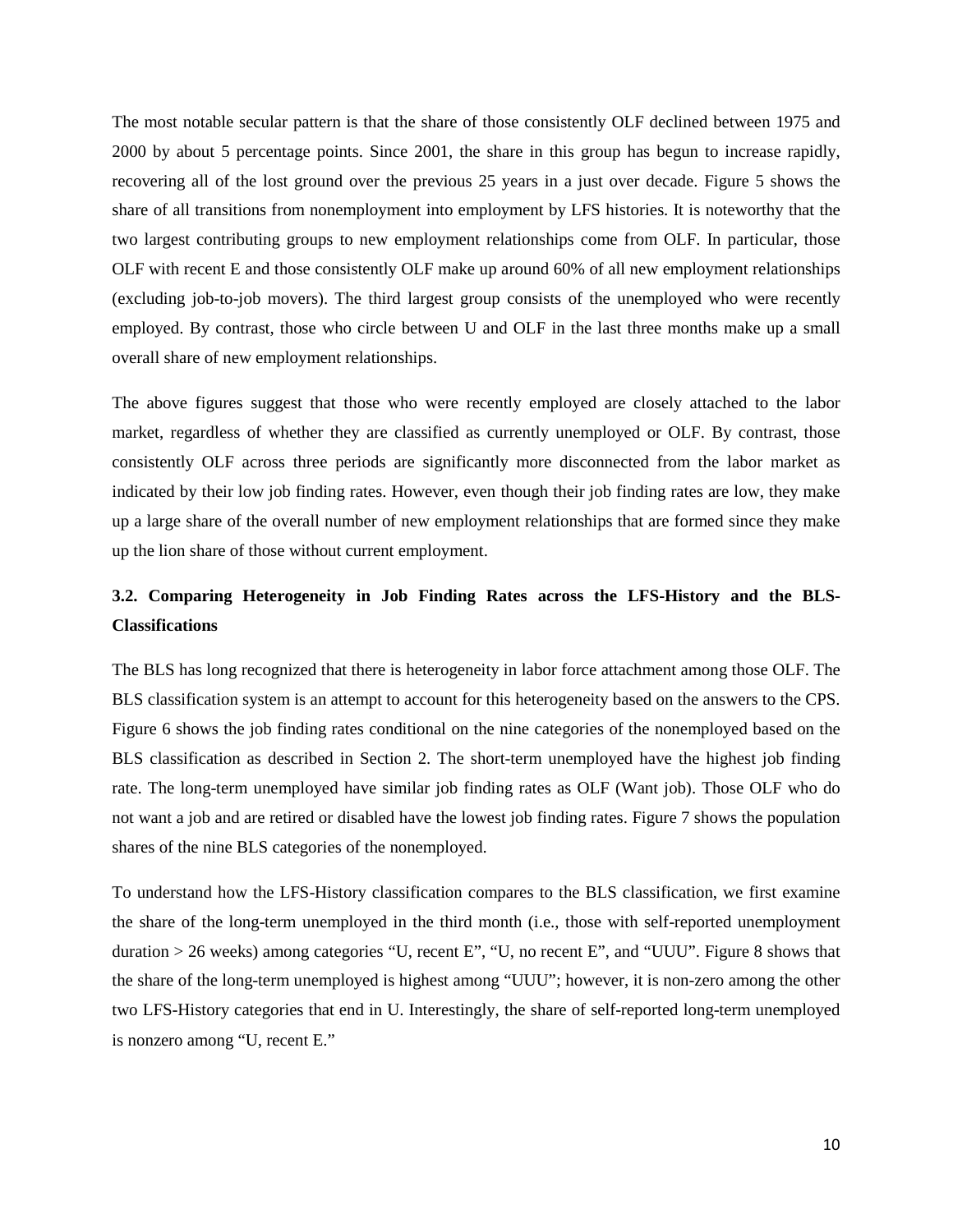Figure 9 shows the composition of "OLF, recent E", "OLF, no recent E", and "OLF- OLF- OLF" by selfreported desire to work and other attributes in the third month. Interestingly, among "OLF, recent E" (the group with the high job finding rate), the highest share belongs to those "OLF, Do not want job, not in school". Among "OLF, no recent E", the highest share belongs to "OLF, Want job". Among, "OLF-OLF-OLF", the highest share belongs to "OLF, Do not want job, retired".

Table 1, Panel A shows how those OLF in 2013 break down into the BLS-classifications and across the LFS histories in 2013. Overall, the vast majority of those OLF report that they do not want a job.

Table 1, Panel B shows the job finding probabilities for the different categories of OLF across the BLSclassifications and across the LFS-History classification. The job finding rates among those who do not want a job are low. Nevertheless, they are not zero. Examining the LFS-History classification, we find that 3.3% of those who reported that they do not want a job in MIS-3 are classified as employed in MIS-4. This contrasts with a job finding rate of 8% among those who report wanting a job. Among those "OLF-OLF-OLF," the job finding rate is 2.7%. For those "OLF, recent E", the job finding rate is much higher (33.2%) and "OLF, no recent E", the job finding rate is 10.2%. The group with the lowest job finding rate is the group that reports not wanting a job and that has been consistently OLF for three months. Only 1.3% of this group is classified as employed in MIS-4.

Table 2 presents regression results that show how much heterogeneity in the job finding rates is explained by the LFS histories. In the regression, we aggregate data into bins where each bin is an intersection of age, one of the six LFS-History categories, and one of the nine BLS categories of nonemployment. The dependent variable is the average job finding rate of the nonemployed in the bin.

Comparing the R-squares obtained when controlling for the six categories of the LFS-History classification (column 4) with the R-squares obtained when controlling for the BLS classification and only the LFS histories that end in "U" (column 5), we observe that the LFS-History classification and particularly the LFS histories that end in "OLF" explain a lot more of the variation in the job finding rates than does the one-month BLS-classification. This is likewise reflected in the much larger F-statistics.

The evidence from the job finding rates shows that LFS histories provide important information on how closely individuals are attached to the labor market. In fact, the LFS histories are substantially more powerful in predicting transitions back into employment than are the BLS classifications.

The results point to the particular importance of the LFS histories that end in "OLF". The results thus suggest that the BLS' one-month classification into OLF and even the subsequent classification based on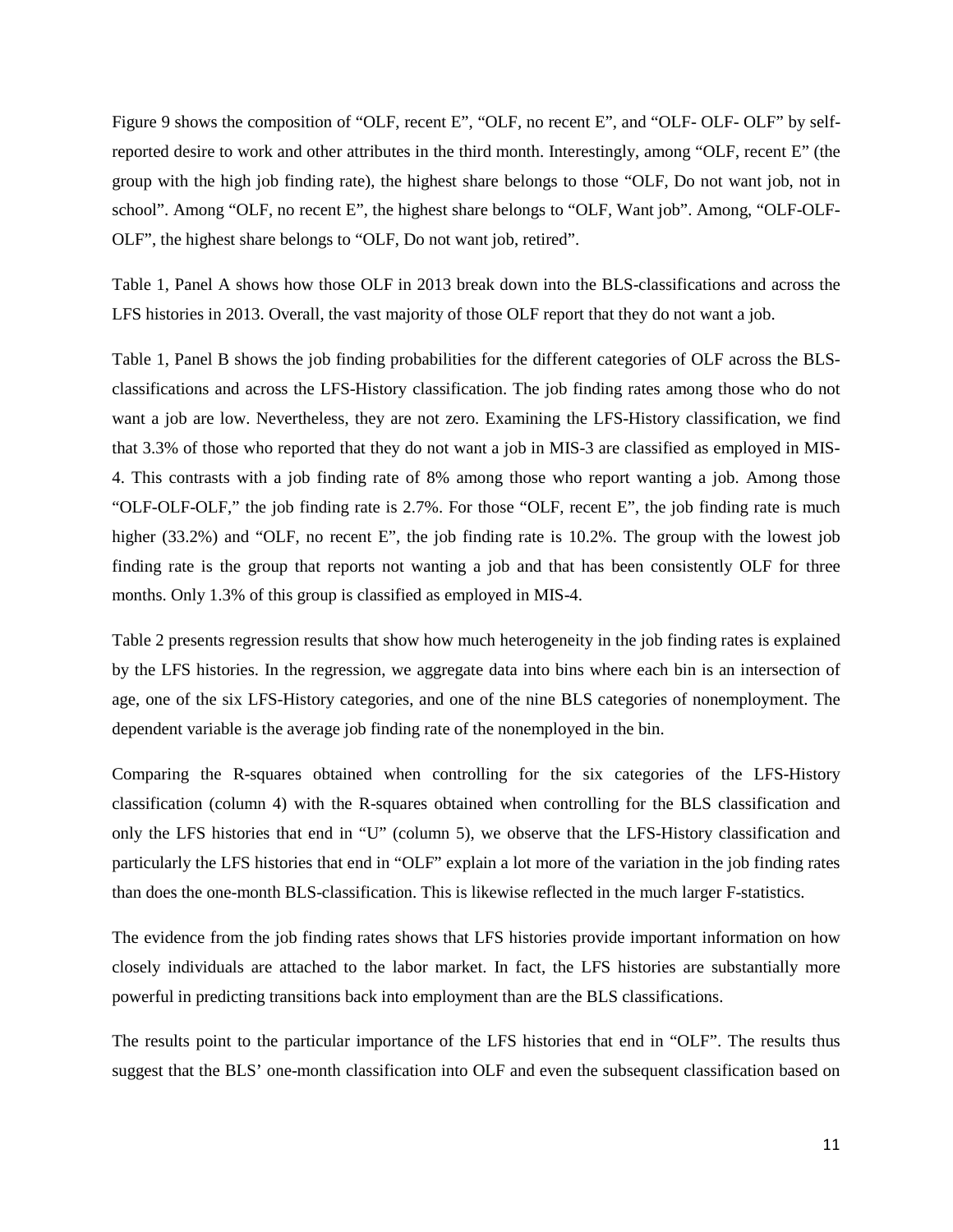the desire to work masks large differences in the job finding rates of these individuals. Examining the LFS history that leads to the OLF status helps explain some of the heterogeneity.

#### **4. Re-employment Wages and Types of Jobs**

We now characterize the types of jobs individuals with different LFS histories transition into. We concentrate on heterogeneity in wages and industry and occupation.

Column 3 of Table 3 shows the average new-hire wages of the six LFS-History categories of the nonemployed. As can be seen, there are significant disparities in the new-hire wage. In particular, "U, recent E", "OLF, recent E" and "UUU" transition into significantly better paying jobs than do those "U, no recent E", "OLF, no recent E" or "OLF-OLF-OLF". For example, those "U, recent E" on average earn \$14.42 per hour. Those "OLF, recent E" earn \$13.69, and those "UUU" earn \$13.48 at their new jobs. In contrast, the "U, no recent E", "OLF, no recent E" and "OLF-OLF-OLF" earn between \$11.70 and \$12.01 per hour. Column 4 of Table 3 shows the wage differences across the six LFS-History categories after controlling for age, year, gender, and educational effects. The basic patterns in the wage differences across LFS histories are robust to controlling for these characteristics.

The remaining columns in Table 3 show the distribution of new employment in each of the six LFS-History categories across broad occupational categories. The data do not show interpretable differences across the six categories of the nonemployed at this level of aggregation.

#### **5. The NonEmployment Index**

In addition to the unemployment rate, the BLS constructs extended measures of resource utilization in the labor market (known as U4, U5, and U6) that include different groups among those OLF as well as those officially unemployed. [11](#page-13-0) The BLS measures give equal weight to the unemployed and the various segments of the OLF.

As we have shown, there is substantial heterogeneity in job finding rates across the nonemployed with different LFS histories. We thus construct a measure of resource (un)utilization in the labor market that aggregates different categories of nonemployment taking into account their job finding rates as in Hornstein, Kudlyak, Lange (2014).

<span id="page-13-0"></span><sup>11</sup> The BLS alternative measures are: U4: unemployed+OLF(discouraged workers), U5: unemployed+OLF(discouraged workers+marginally attached), U6: unemployed+OLF (discouraged) + OLF (marginally attached) + working part-time for economic reasons.  $11$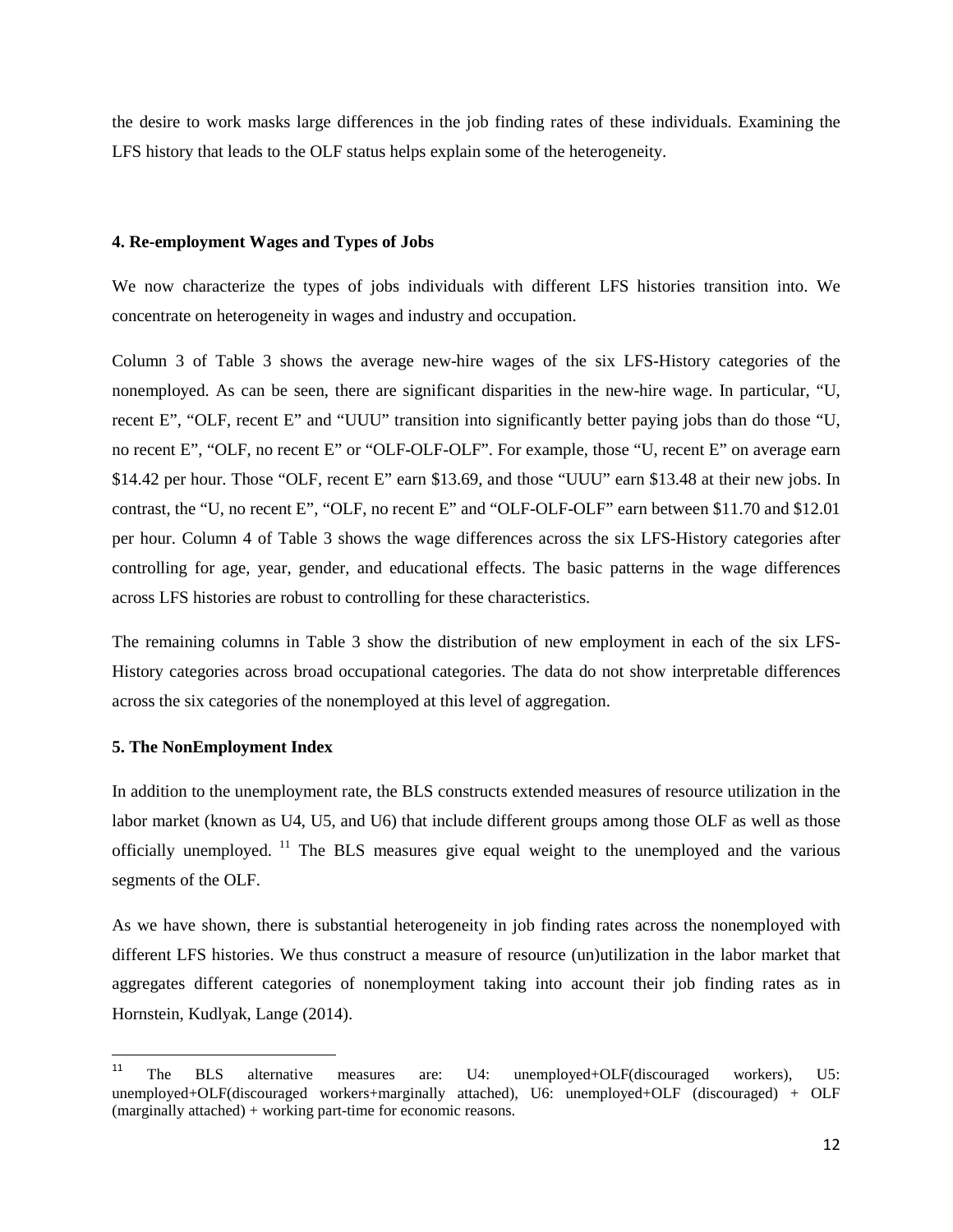The nonemployment index is a weighted sum of six categories of nonemployed where the weight of each category is given by its average job finding rate over the 1975-2013 sample period relative to the average job finding rate of the category with the highest job fining rate (those "U, recent E").<sup>[12](#page-14-0)</sup> Figure 10 shows the index based on the LFS-History classification, the index based on the BLS classification and unemployment, as shares of population. As can be seen, in 2013 all three measures are halfway back to their pre-2007-09 recession value from their respective 2010 peaks.

#### **6. Conclusion**

l

This project examines heterogeneity in job finding rates and in the characteristics of new jobs across different categories of the nonemployed defined by the labor force status histories that can be constructed based on the short four-month panels available in the CPS. We then compare the classification of the nonemployed based on the labor force status history to the BLS classification, which is based on onemonth labor force status and responses to the questions about desire and availability for work.

We find that there is substantial heterogeneity in job finding rates across LFS-histories that are not captured by the standard BLS distinction between OLF and unemployment. We also find significant differences across LFS histories in re-employment wages. In particular, those nonemployed who were either consistently OLF for the last three months or cycled between OLF and U enter into new employment relationships that pay substantially less than those nonemployed who consistently searched for jobs (were counted as U for the last three months) or who were recently employed.

We propose a new measure of the resource utilization in the labor market that accounts for differences in the job finding rates across the population of the nonemployed. Our new measure, the non-employment index, behaves similarly over the business cycle to unemployment rate.

In summary, we conjecture that the LFS histories contain information about the type of job search that individuals are engaged in or the type of the job seeker. These questions are left to further analysis as we continue our research on this project.

<span id="page-14-0"></span> $12$  Related studies that construct a measure of labor market resource utilization that takes into account different job fining rates of the nonemployed or of the unemployed are Hall and Schulhofer-Wohl (2013), [Joyce,](http://www.researchgate.net/researcher/5843478_Michael_Joyce) Jones, and Thomas (2003), and Schweitzer (2003).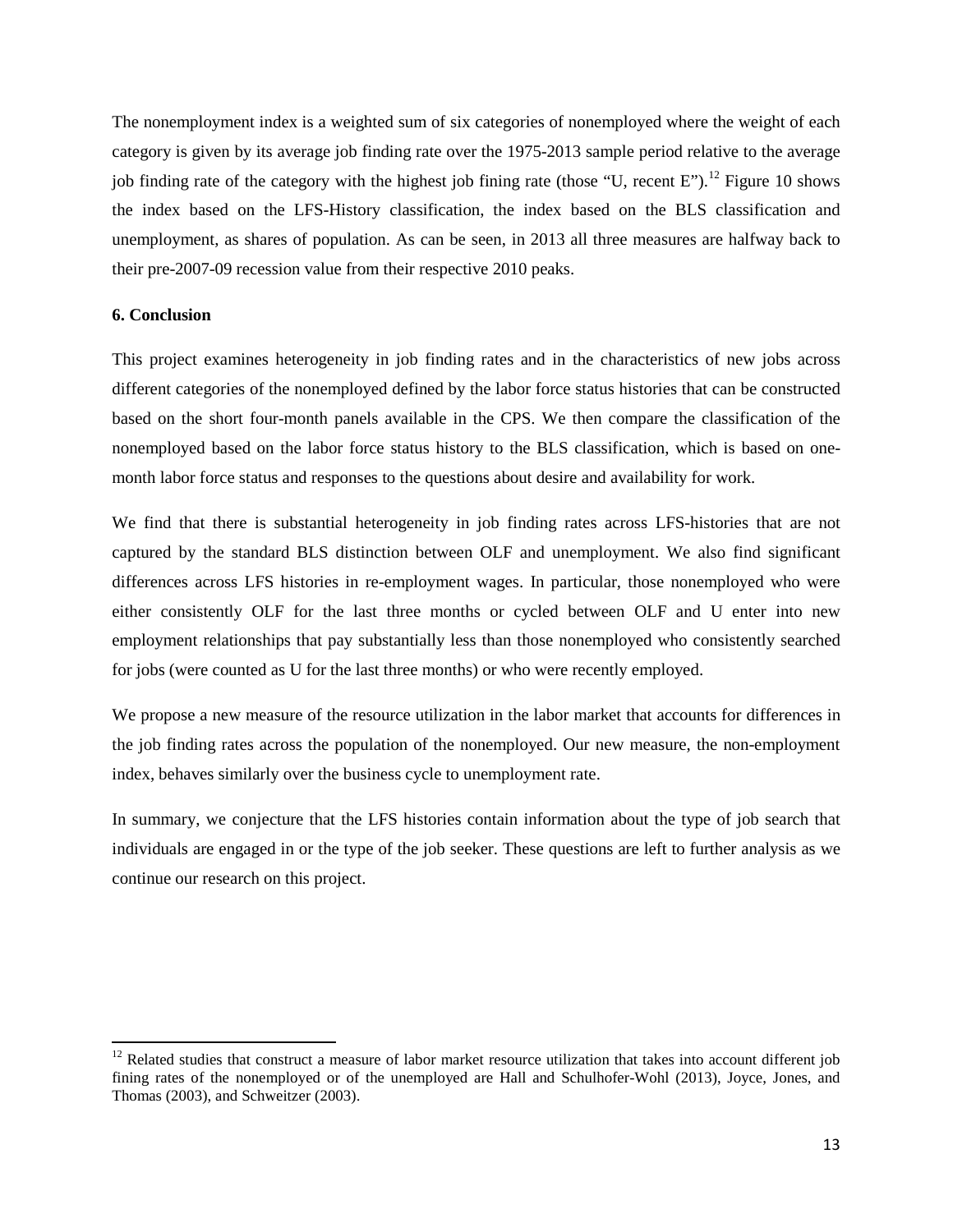#### **References**

Abowd, John M., and Arnold Zellner. 1985. "Estimating Gross Labor-Force Flows," Journal of Business and Economic Statistics, Vol. 3 (3): 254-283.

Ahn, [Hie Joo,](http://econweb.ucsd.edu/%7Ehjahn/index.html) and James D. Hamilton. 2014. ["Heterogeneity and Unemployment Dynamics,](http://econweb.ucsd.edu/%7Ejhamilto/AH1.pdf)" University of San Diego, mimeo. Accessed at [http://econweb.ucsd.edu/~jhamilto/AH1.pdf.](http://econweb.ucsd.edu/%7Ejhamilto/AH1.pdf)

Bregger, John E., and Steven E. Haugen. 1995. ["BLS Introduces New Range of Alternative](http://www.google.com/url?sa=t&rct=j&q=&esrc=s&source=web&cd=1&ved=0CCoQFjAA&url=http%3A%2F%2Fwww.bls.gov%2Fmlr%2F1995%2F10%2Fart3full.pdf&ei=mwX5UqHFKqW50gHEpIDACw&usg=AFQjCNGA8XL0Vw1Yp4eJBvMkWLSU-4sCaA&sig2=vIQVDjQoXiLXgvuj68PH3w&bvm=bv.60983673,d.dmQ) [Unemployment Measures,](http://www.google.com/url?sa=t&rct=j&q=&esrc=s&source=web&cd=1&ved=0CCoQFjAA&url=http%3A%2F%2Fwww.bls.gov%2Fmlr%2F1995%2F10%2Fart3full.pdf&ei=mwX5UqHFKqW50gHEpIDACw&usg=AFQjCNGA8XL0Vw1Yp4eJBvMkWLSU-4sCaA&sig2=vIQVDjQoXiLXgvuj68PH3w&bvm=bv.60983673,d.dmQ)" Monthly Labor Review, October: 19-26.

Coles, Melvyn G., and Eric Smith. 1998. "Marketplaces and Matching," International Economic Review, Vol. 39: 239–255.

Current Population Survey Interviewing Manual 2013. U.S. Department of the Census.

Elsby, Michael W. L., Bart Hobijn, and Aysegul Sahin. 2013. "On the Importance of the Participation Margin for Labor Market Fluctuations," mimeo.

Elsby, Michael W. L., Bart Hobijn, Aysegul Sahin, and Rob Valetta. 2012. "The Labor Market in the Great Recession: an Update to September 2011," Brookings Papers on Economic Activity 103:353-371.

Farber, Henry S., and Rob Valetta. 2013. ["Do Extended Unemployment Benefits Lengthen](http://www.nber.org/papers/w19048)  [Unemployment Spells? Evidence from Recent Cycles in the U.S. Labor Market,](http://www.nber.org/papers/w19048)" NBER Working Paper No.19048.

Flinn, Christopher J , and Heckman, James J.. 1983. "Are Unemployment and Out of the Labor Force Behaviorally Distinct Labor Force States?," Journal of Labor Economics, Vol. 1(1): 28-42.

[Hall,](mailto:Hall) Robert E.. 1983. "Is Unemployment a Macroeconomic Problem?" [American Economic Review](http://econpapers.repec.org/article/aeaaecrev/) Papers and Proceedings, 1983, Vol. 73 (2): 219-22.

Hall, Robert E., and Sam Schulhofer-Wohl. 2013. "Measuring Matching Efficiency with Heterogeneous Jobseekers," mimeo.

Hornstein, Andreas. 2012. "Accounting for Unemployment: The Long and Short of It," Federal Reserve Bank of Richmond Working Paper No. 12-07.

Hornstein, Andreas, Marianna Kudlyak, and Fabian Lange. 2014a. A New Measure of Resource Utilization in the Labor Market. Federal Reserve Bank of Richmond, mimeo, April 2014. Available at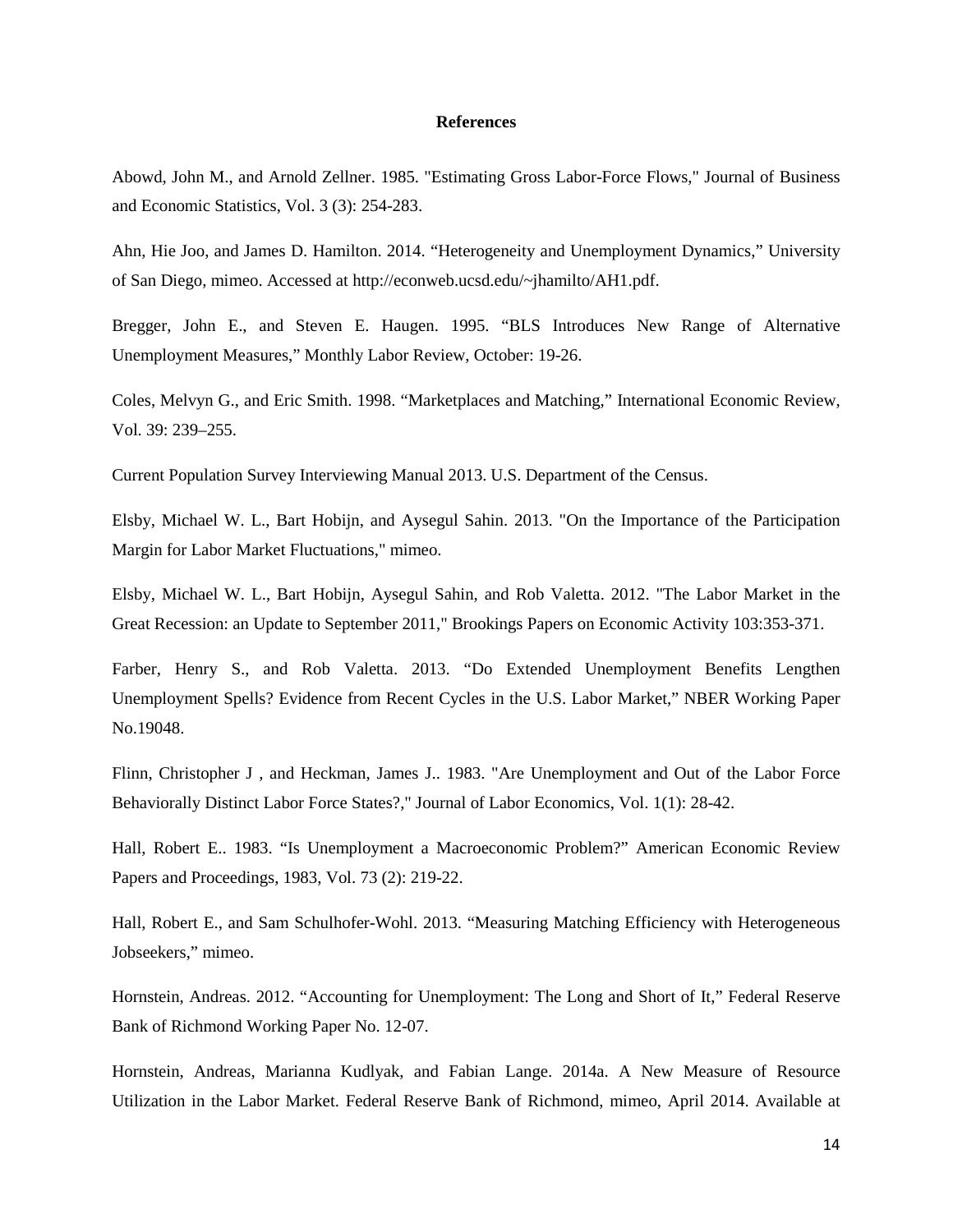http://www.richmondfed.org/research/economists/bios/pdfs/hornstein\_new\_measure\_resource\_utilization. pdf.

[Jaimovich,](http://www.nber.org/people/nir_jaimovich) Nir, and [Henry E. Siu.](http://www.nber.org/people/henry_siu) 2012. "The Trend is the Cycle: Job Polarization and Jobless Recoveries," NBER Working Paper No. 18334.

Jones, Stephen R. G., and W. Craig Riddell. 2006. "Unemployment and Nonemployment: Heterogeneities in Labor Market States," The Review of Economics and Statistics*,* Vol. 88(2): 314-323.

Jones, Stephen R. G., and W. Craig Riddell. 1999. ["The Measurement of Unemployment: An Empirical](http://ideas.repec.org/a/ecm/emetrp/v67y1999i1p147-162.html)  [Approach,](http://ideas.repec.org/a/ecm/emetrp/v67y1999i1p147-162.html)" [Econometrica,](http://ideas.repec.org/s/ecm/emetrp.html) Vol. 67(1): 147-162.

[Joyce,](http://www.researchgate.net/researcher/5843478_Michael_Joyce) Michael, [Jerry Jones,](http://www.researchgate.net/researcher/80995709_Jerry_Jones) and [Jonathan Thomas.](http://www.researchgate.net/researcher/80989838_Jonathan_Thomas) 2003. "Non-Employment and Labour Availability," Bank of England Quarterly Bulletin.

Kroft, Kory, Fabian Lange, Matthew J. Notowidigdo and Lawrence F. Katz. 2013. ["Long-Term](http://korykroft.com/wordpress/KLNK_LTU_and_Great_Recession_sep16_2013.pdf)  [Unemployment and the Great Recession: The Role of Composition, Duration Dependence and Non-](http://korykroft.com/wordpress/KLNK_LTU_and_Great_Recession_sep16_2013.pdf)[Participation,](http://korykroft.com/wordpress/KLNK_LTU_and_Great_Recession_sep16_2013.pdf)" mimeo.

Krueger, Alab B., Judd Cramer and David Cho. 2014. "Are the Long-Term Unemployed on the Margins of the Labor Market?" BPEA, forthcoming.

Krusell, Per, Toshihiko Mukoyama, Richard Rogerson, and Ayşegül Şahin. 2012. ["Is Labor Supply](https://ideas.repec.org/p/nbr/nberwo/17779.html)  [Important for Business Cycles?,](https://ideas.repec.org/p/nbr/nberwo/17779.html)" [NBER Working Papers](https://ideas.repec.org/s/nbr/nberwo.html) 17779.

[Madrian, Brigitte C., a](http://papers.ssrn.com/sol3/cf_dev/AbsByAuth.cfm?per_id=85592)nd Lars John Lefgren. 1999. "A Note on Longitudinally Matching Current Population Survey (CPS) Respondents," [NBER Working Paper No. t0247.](http://papers.ssrn.com/sol3/papers.cfm?abstract_id=226653%23%23)

Polivka, Anne E., and Jennifer M. Rothgeb. 1993. "Overhauling the Current Population Survey: Redesigning the CPS Questionnaire." Monthly Labor Review, Vol. 116(10): 10-28

Poterba, James M., and Lawrence H. Summers. 1986. ["Reporting Errors and Labor Market Dynamics,](http://ideas.repec.org/a/ecm/emetrp/v54y1986i6p1319-38.html)" [Econometrica,](http://ideas.repec.org/s/ecm/emetrp.html) Vol. 54(6): 1319-38.Rothstein. 2012.

Rothstein, Jesse. 2011. "Unemployment Insurance and Job Search in the Great Recession," Brookings Papers on Economic Activity*,* Fall: 143-210.

[Schweitzer, Mark. 2003. "R](http://ideas.repec.org/f/psc593.html)eady, willing, and able? Measuring labour availability in the UK," [Working](http://ideas.repec.org/s/fip/fedcwp.html)  [Paper](http://ideas.repec.org/s/fip/fedcwp.html) 0303, Federal Reserve Bank of Cleveland.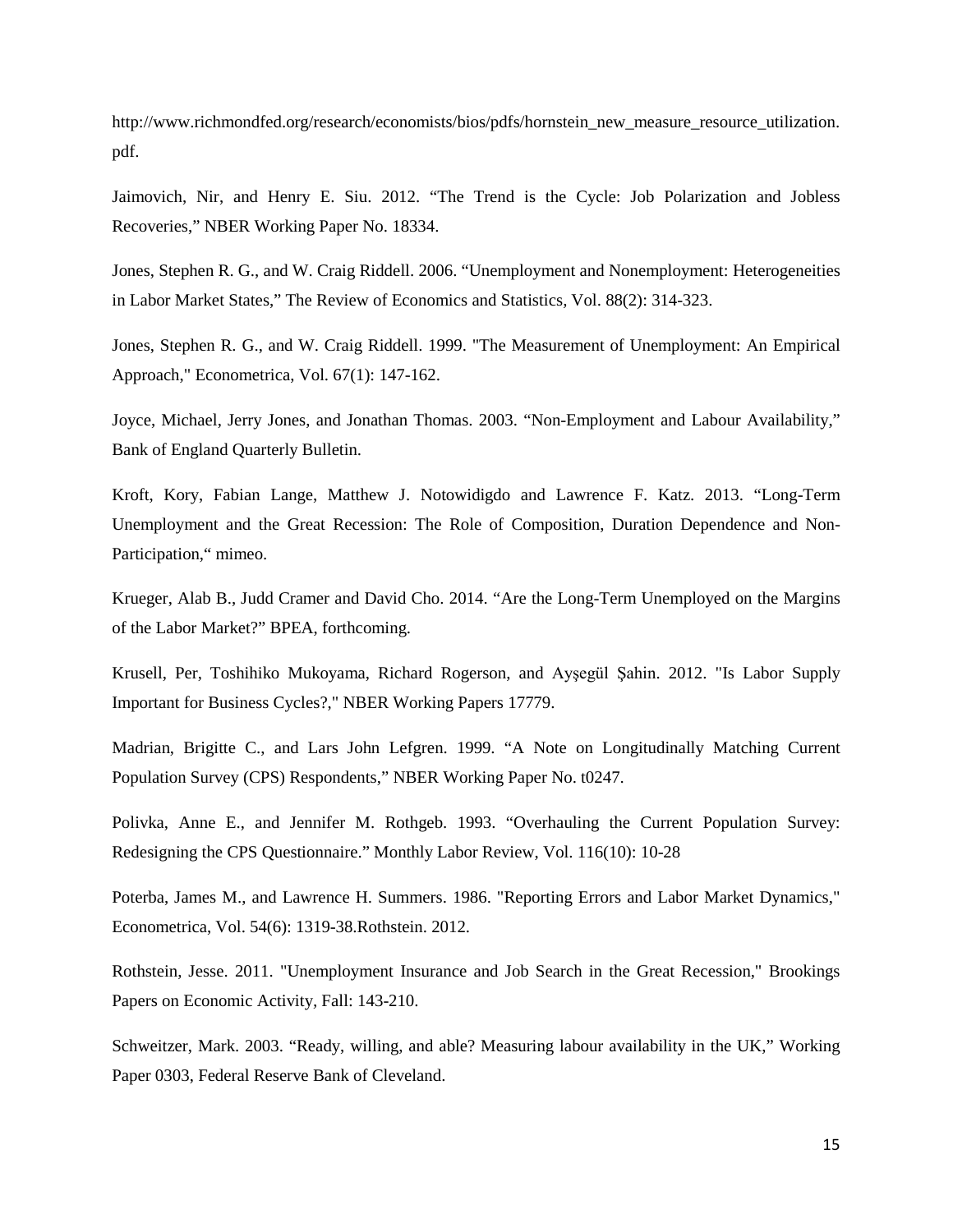Shimer, Robert. 2012. "Reassessing the Ins and Outs of Unemployment," Review of Economic Dynamics 15, 127-148.

Song, Jae, and Till von Wachter. 2014. "Long Term Nonemployment and Job Displacement," Jackson Hole Research Symposium. Accessed at http://www.kc.frb.org/publicat/sympos/2014/080014.pdf.

Sorrentino, Constance. 2000. "International Unemployment Rates: How Comparable Are They?" Monthly Labor Review, June: 3-20.

Veracierto, Marcelo. 2011. "Worker Flows and Matching Efficiency," Federal Reserve Bank of Chicago Economic Perspectives Vol. 35 4th Quarter: 147-169.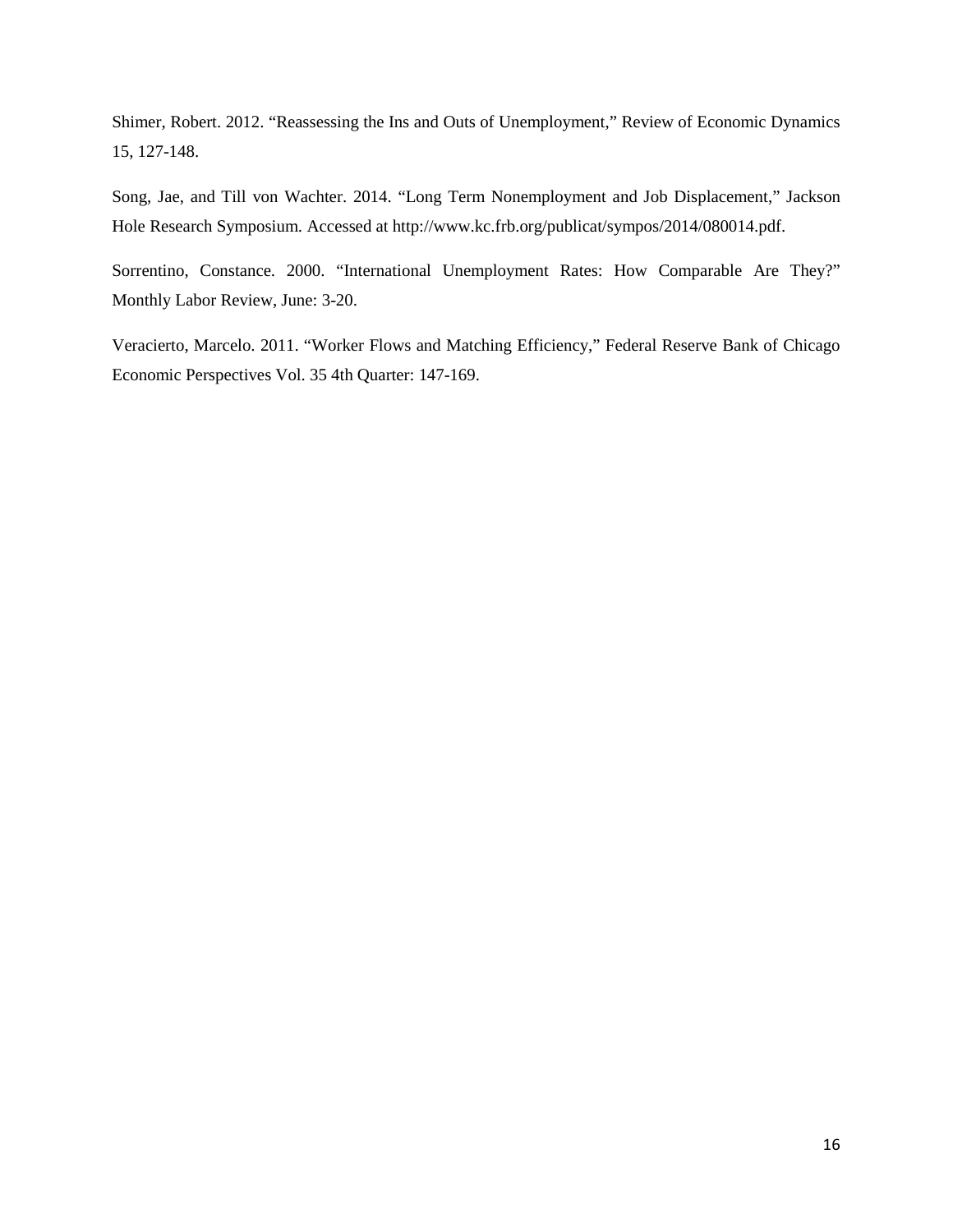#### **Appendix A. Data and Labor Force Attachment Concepts**

We use the monthly data from the CPS. The CPS is the official source of the labor market statistics and is administered by the Bureau of Labor Statistics (BLS). The BLS determines the definitions of concepts "employment", "unemployment" and "out of the labor force". The CPS interviews usually took place during the week of the month containing the  $19<sup>th</sup>$  day. The week for which the interviewer asks information from the respondent (reference or survey week) is the week of the month containing the  $12<sup>th</sup>$ day.

The CPS contain a set of questions that allow identifying the unemployed using the official BLS definition of unemployment (which is described below) as well as allow distinguishing a few additional categories of workers who are out of the labor force but vary in their degree of attachment to the labor force. The 1994 redesign of the CPS brought some changes to the old concepts and introduced the new ones. In addition, the changes in the wording of some questions have also impacted the statistics after the redesign (see Polivka and Rothgeb, 1993). Bregger and Haugen (1995) provide an excellent history of labor underutilization concepts developed by the BLS and give an overview of the old and new concepts in the CPS after the 1994 redesign. Because not all series are comparable before and after the redesign, in the analysis we focus on the CPS data after the redesign.

#### **A.1. Definition of Unemployment in the U.S.**

#### **A.1.1. Definition**

According to the CPS definition (see p. A1-7 of the Current Population Survey Interviewing Manual 2013), employed persons are those who are working at a paid job or business for at least one hour during the reference week, or are working at an unpaid family business for 15 or more hours during the reference week or who did not work last week, but held a job or owned a business from which they were temporarily absent during the reference week.

Unemployed persons are those individuals who did not work at all during the reference week, who were not absent from a job, but who *actively* looked for work during the past four weeks and were available for work during the reference week. Persons who were on layoff from a job to which they expect to return and were available for work during the reference week are also classified as unemployed, even if they did not actively look for work. After the 1994 CPS redesign, the persons on layoff must expect to be recalled to the job within 6 months or the employer must have given the person a recall day (with no time restriction on the date). Persons who report waiting to start a new job must have actively searched for a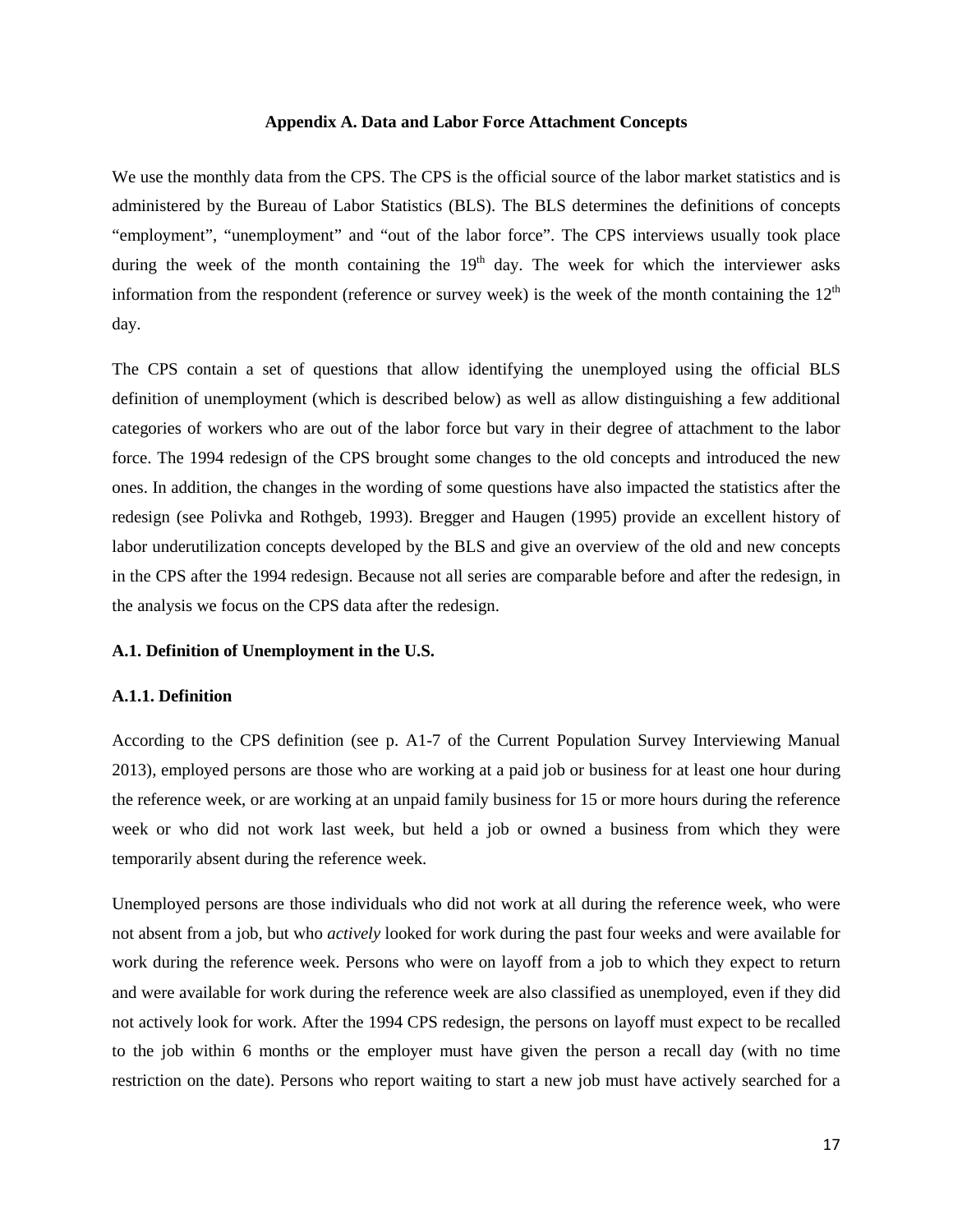job within the last 4 weeks to be counted as unemployed.<sup>[13](#page-19-0)</sup> Otherwise, they are counted as out of the labor force.

The distinction between active and passive job search methods is important for counting a person as unemployed. An active job search is one that could have resulted in a job offer without further action on the part of the job seeker. An individual is classified as unemployed only if (s)he used at least one active job search method to look for work. If the person used only passive job search methods, or did nothing, then (s)he is classified as out of the labor force. The active job search methods are the following: (1) contacted public employment agency, (2) contacted private employment agency, (3) contacted employer directly, (4) sent out resume or filled out applications, (5) contacted friends or relatives, (6) contacted school/college or university employment center, (7) placed or answered ads, (8) checked union/professional registers, (9) other active methods. The passive job search methods are as follows: (1) looked at ads,  $(2)$  attended job training programs or courses, and  $(3)$  other passive.<sup>[14](#page-19-1)</sup>

#### **A.1.2. Comparison with Other Countries' Definitions**

 $\overline{\phantom{a}}$ 

The International Labor Office provides some guidance for the concepts of "unemployment" and "labor force" to aid the comparison of the statistics between countries. However, the definitions differ from country to country. The differences pertain to the treatment of active versus passive job search methods, persons waiting to start a new job, unpaid family workers, and treatment of the Armed Forces. Sorrentino (2000) provides an excellent summary of the differences in the concept of unemployment between the U.S., Canada and the European Union.

The official labor force statistics in the U.S. are based on the civilian populations, and thus the Armed Forces are excluded from the concepts. Unpaid family workers are counted as employed only if they work more than 15 hours per week. If they work less than 15 hours, they should be involved in active job search to be counted as unemployed.

In the U.S., the nonemployed should be involved in active search to be classified as unemployed while in Canada and Europe any search method counts as search. Prior to 1994, in the U.S. workers who were not

<span id="page-19-0"></span><sup>&</sup>lt;sup>13</sup> The CPS does not have an option to state "waiting for a job to start" as a reason for not looking for work. However, this option is available as an answer to the question of why the job seeker is not available for work last week. Our own investigation reveals that job seekers who respond that they were actively searching for work but are unavailable (PELKAVL=2) either due to waiting for a new job to start (PULKAVR=1) or own temporary illness (PULKAVR=2), appear to be counted as unemployed.

<span id="page-19-1"></span> $<sup>14</sup>$  Prior to 1994, there were only seven choices of search methods to choose from: contacting a public employment</sup> agency, contacting a private employment agency, contacting a potential employer directly, contacting friends or relatives, placing or answering ads, "nothing," and using other methods. The passive methods were not listed. See Polivka and Rothgeb (1993) for the detailed discussion.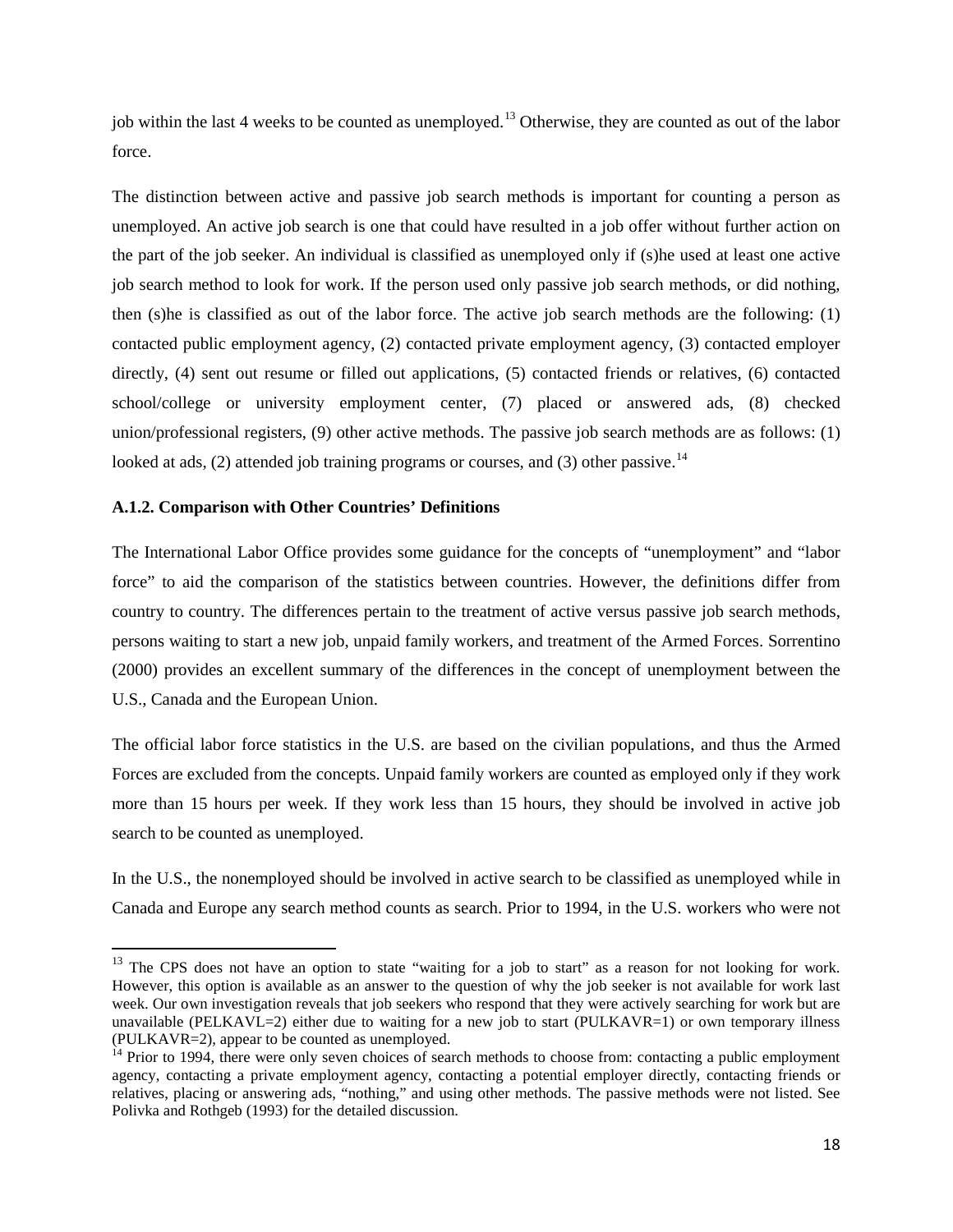searching because they had a job to start within the next 4 weeks were classified as unemployed, while after the 1994 redesign of the CPS they are classified as out of the labor force.

#### **A.2. Other Categories of Labor Force Attachment in the CPS**

The official definition of the unemployment rate is rather restrictive. The CPS thus contains questions that allow identifying varying degree of labor force attachment among those who are officially counted as out of the labor force. The questions are asked about desire for work, reasons for not looking for a job, recency of job search for work activity, and availability for work.

The "want a job" category consists of the individuals out of the labor force who did not look for job in the last 12 months but answer yes to the question whether they want a job. The "marginally attached" category consists of a subset of "want a job" category who are not employed and not currently looking for job but who were looking during the past 12 months, want to have a job and are available for work. Finally, "discouraged workers" is a subset of the "marginally attached" category who are not currently searching for work and list a job-related reason as a main reason for not looking, i.e., 1) They believe no job is available to them in their line of work or area; 2) They had previously been unable to find work; 3) They lack the necessary schooling, training, skills, or experience; or 4) Employers think they are too young or too old, or they face some other type of discrimination.

There were substantial changes in the CPS questionnaire in 1994 that affected these broad labor force attachment categories. Prior to 1994, the definition of discouraged workers included a broader categories of workers and the information on marginally attached workers was not available (Bregger and Haugen, 1995). In particular, Polivka and Rothgeb (1993) report that the changes to the definition of discouraged workers that included questions to determine whether a person has searched for a job within the last 12 months, and whether an individual was available to work during the references week, reduced the number of discouraged workers by more than half. Thus, the concepts of discouraged workers before and after 1994 are not comparable. Also, prior to 1994, the questions about the desire to work were asked only of the individuals in the outgoing rotation groups, and thus the data cannot be used to study month-to-month transitions of individuals based on the different answers to these questions.

As noted in Polivka and Rothgeb (1993), after the 1994 CPS redesign, the survey was also changed to reduce the burden per persons retired, disabled and unable to work. In particular, the simplified procedure is applied to the individuals are 50 years of age or older and volunteer to answer that they are retired. If individuals are reported as "disabled" in any of the labor force questions, they are being asked whether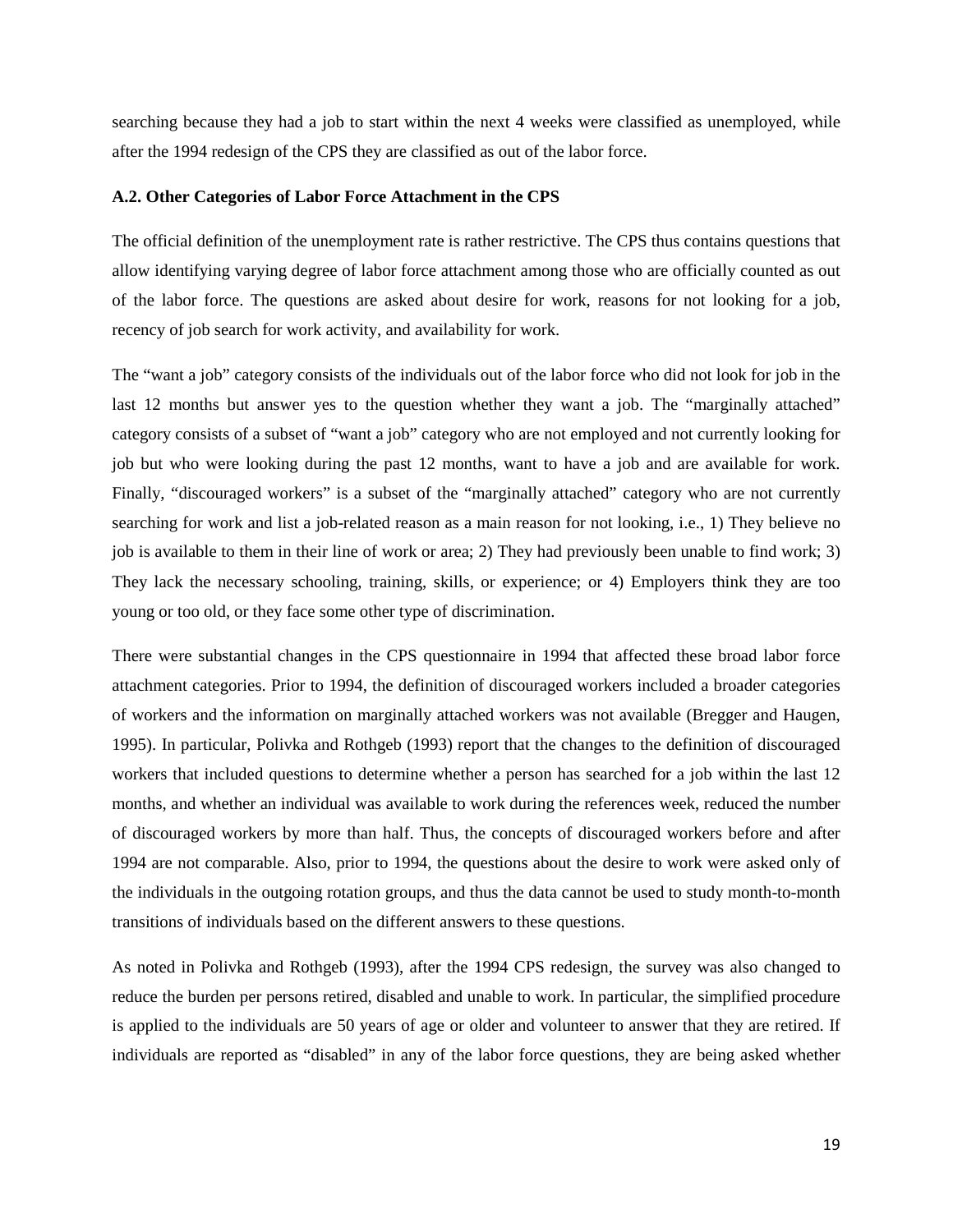they can do any gainful work in the next 6 months. If the answer is no, these individuals are counted as out of the labor force and the interview is terminated in Polivka and Rothgeb (1993).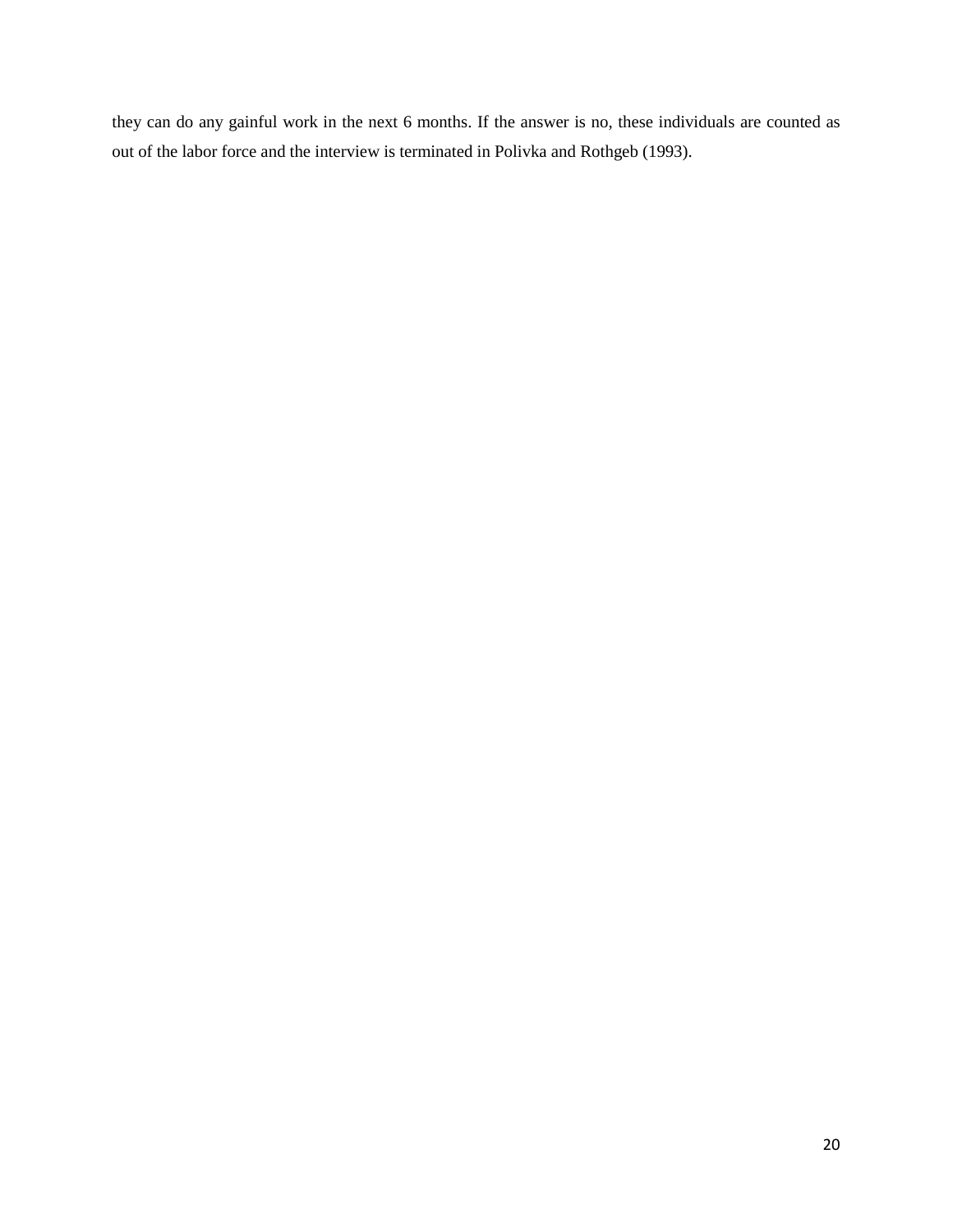

**Figure 1. Share of New Employment from OLF**

**Figure 2. Transition Probabilities from Nonemployment to Employment,** 



#### **LFS-History Classification**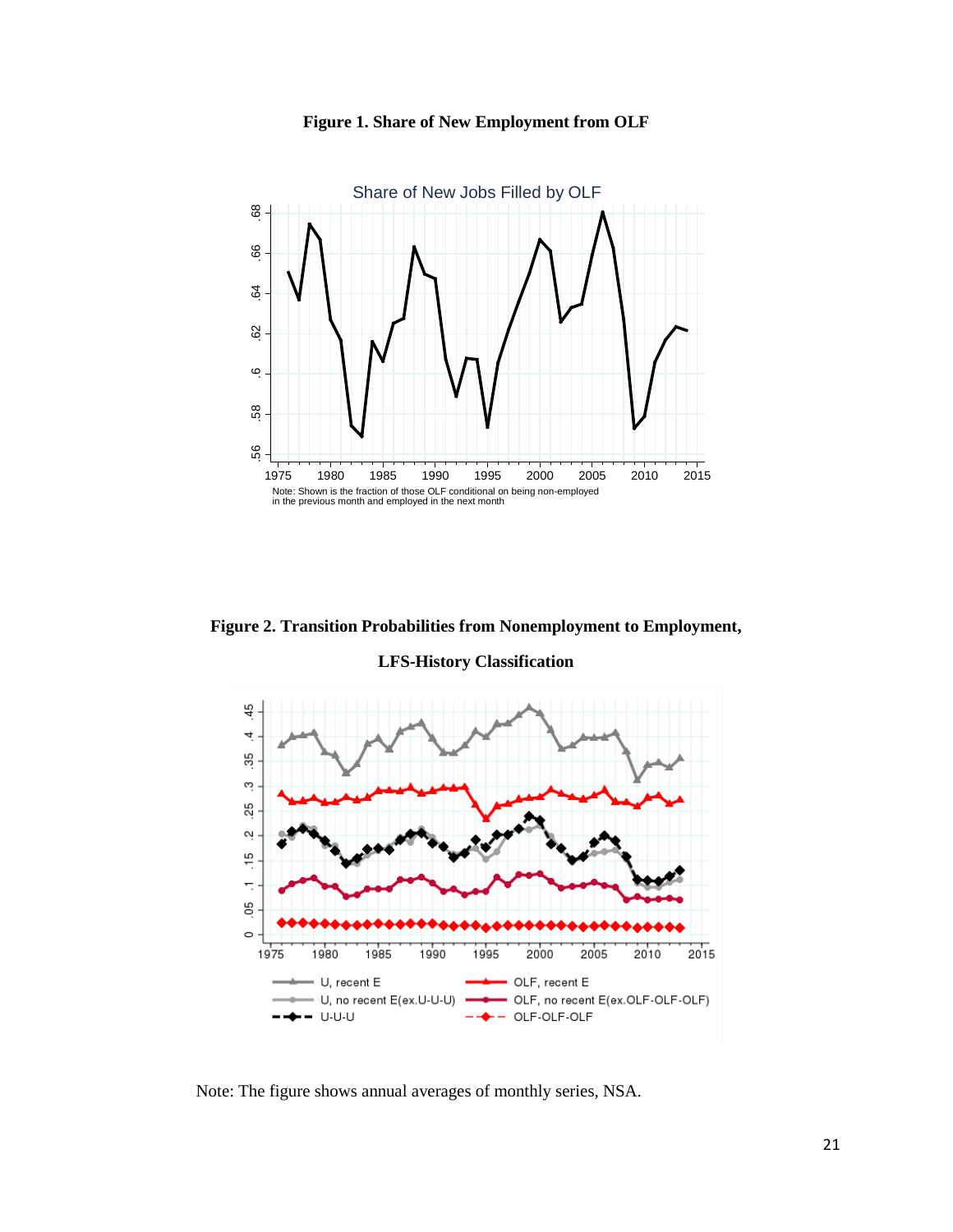



**Figure 4. Population Shares, LFS-History Classification**

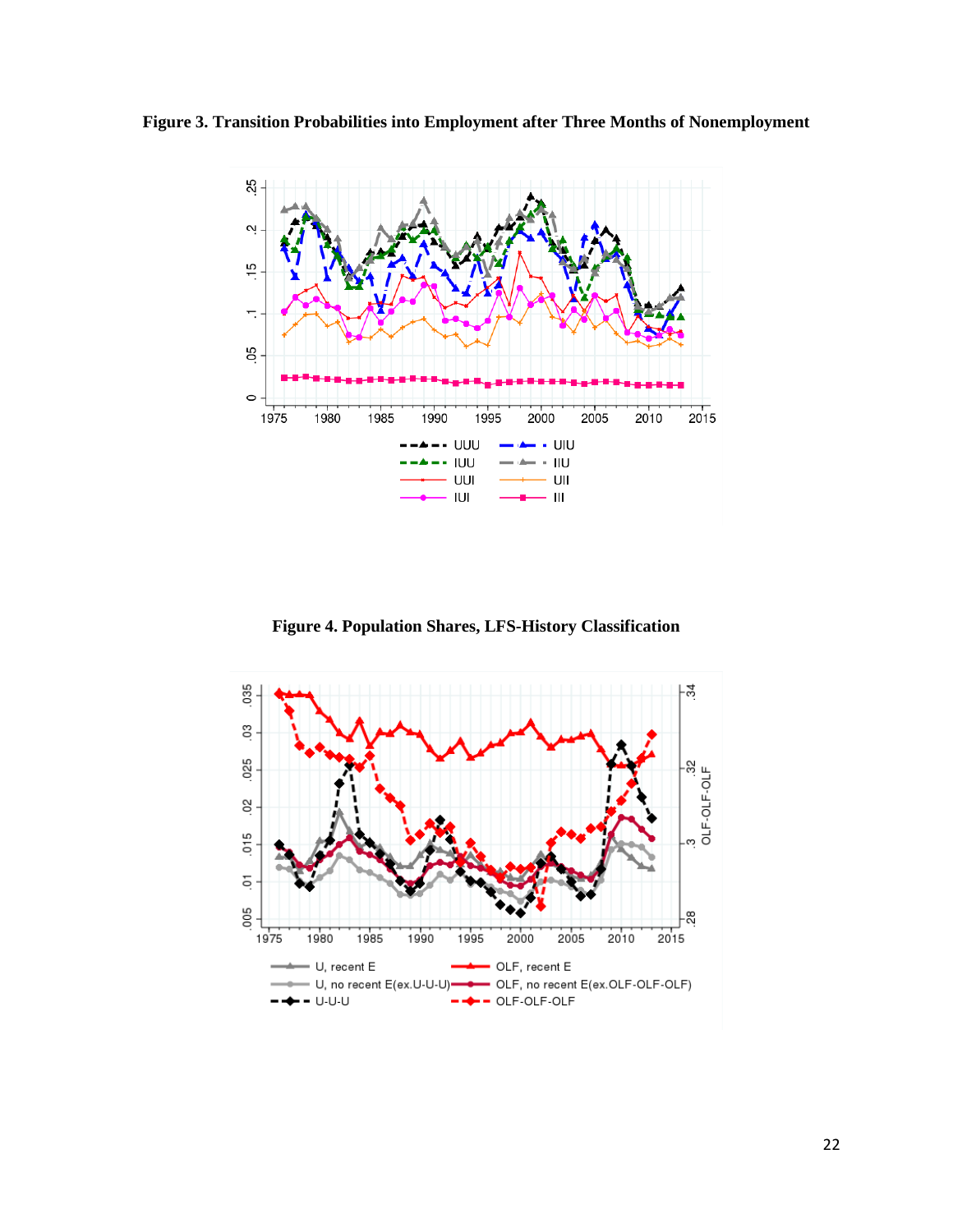

**Figure 5. Shares in New Employment, LFS-History Classification**

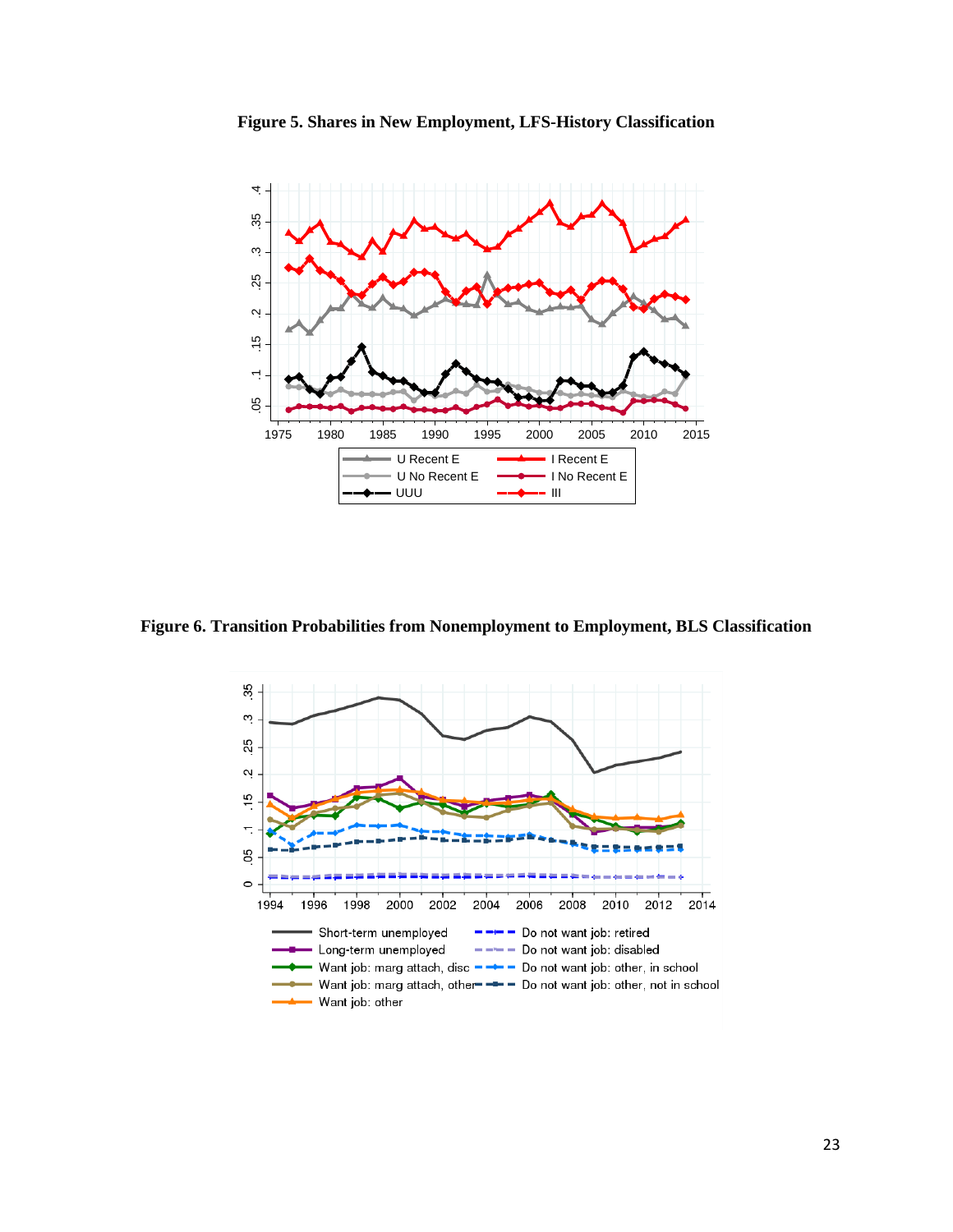### **Figure 7. BLS Classification, population shares**



A. Unemployment and OLF(Want Job)

B. OLF(Do Not Want Job)

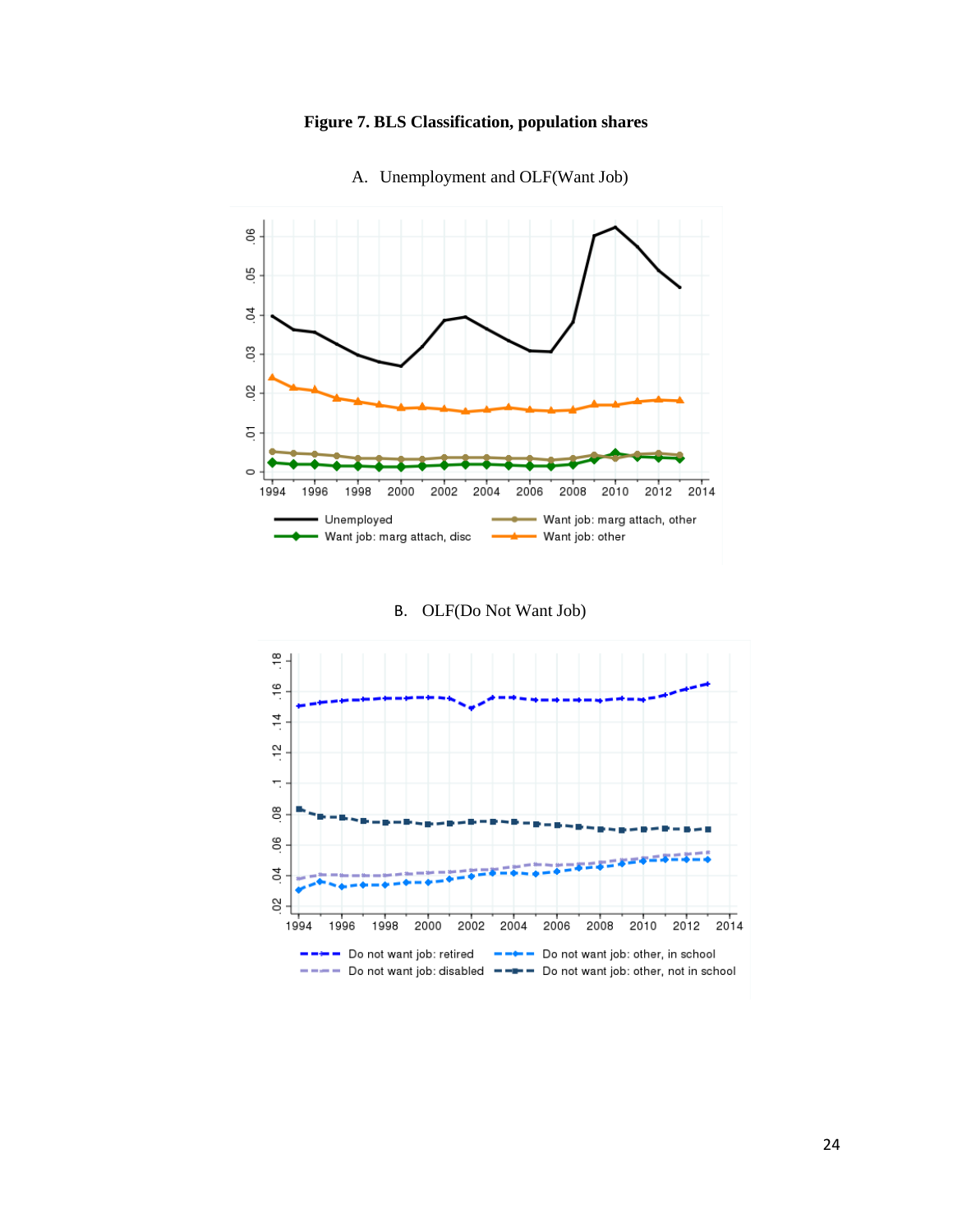

**Figure 8. Share of "U, recent E", "U, no recent E", and "UUU", with self-reported unemployment duration > 26 weeks in the third month**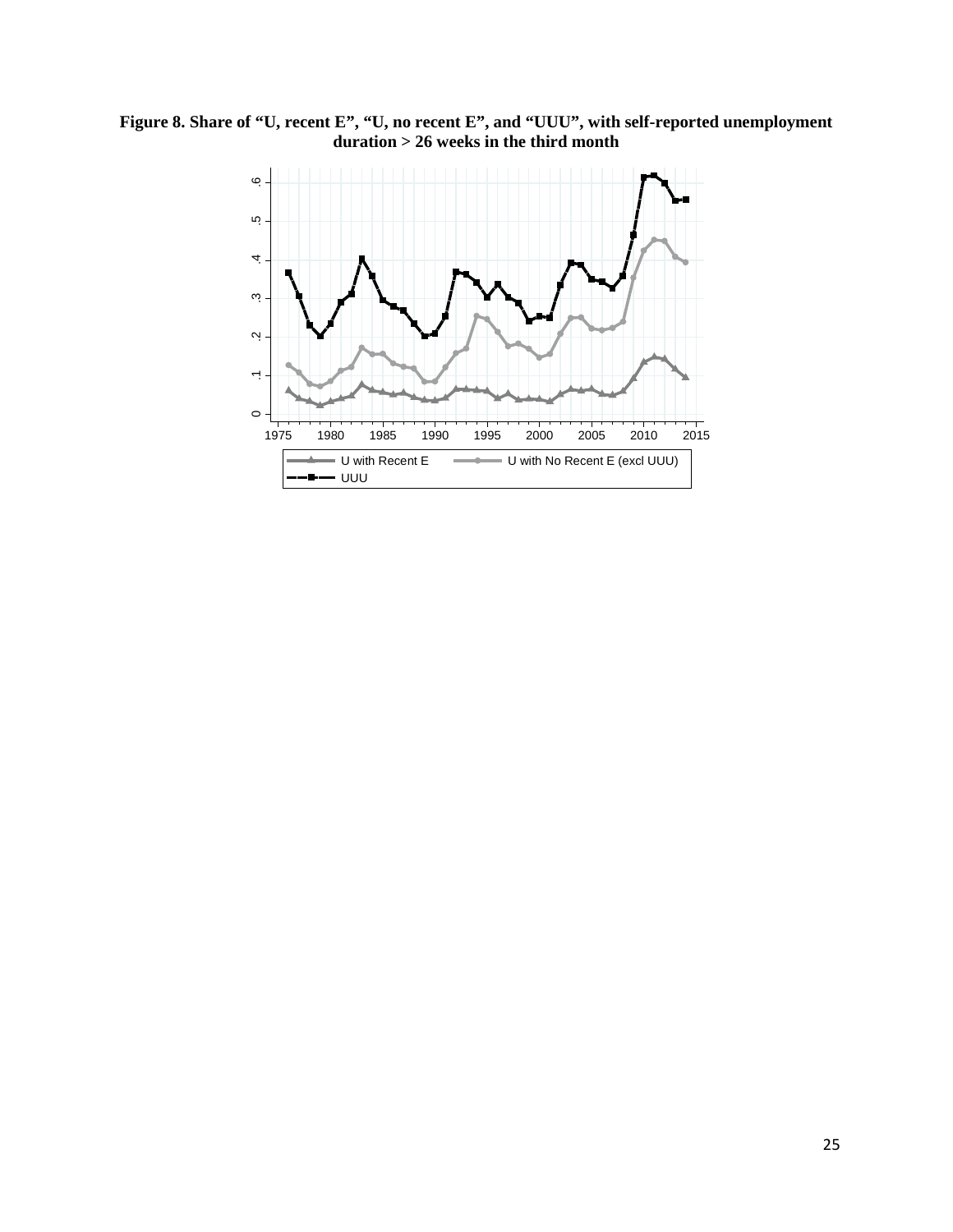#### A. OLF, recent E



B. OLF, no recent E (excluding OLF-OLF-OLF)



C. OLF-OLF-OLF

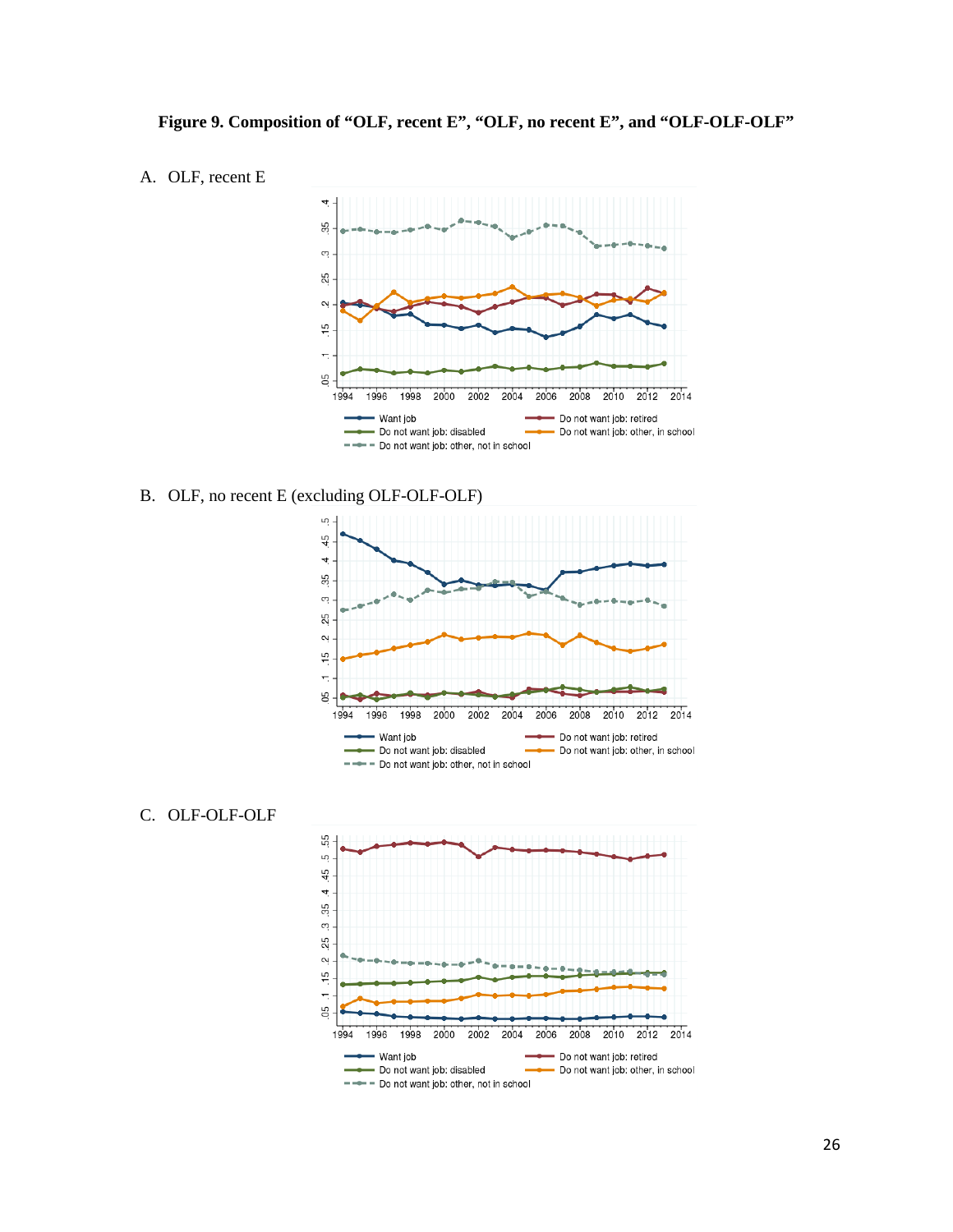

**Figure 10. Nonemployment Index**

Note: Blue line shows the index constructed from the LFS histories. Red line shows the index constructed from the BLS classification (see Hornstein, Kudlyak, and Lange, 2014). All index are expressed as population shares.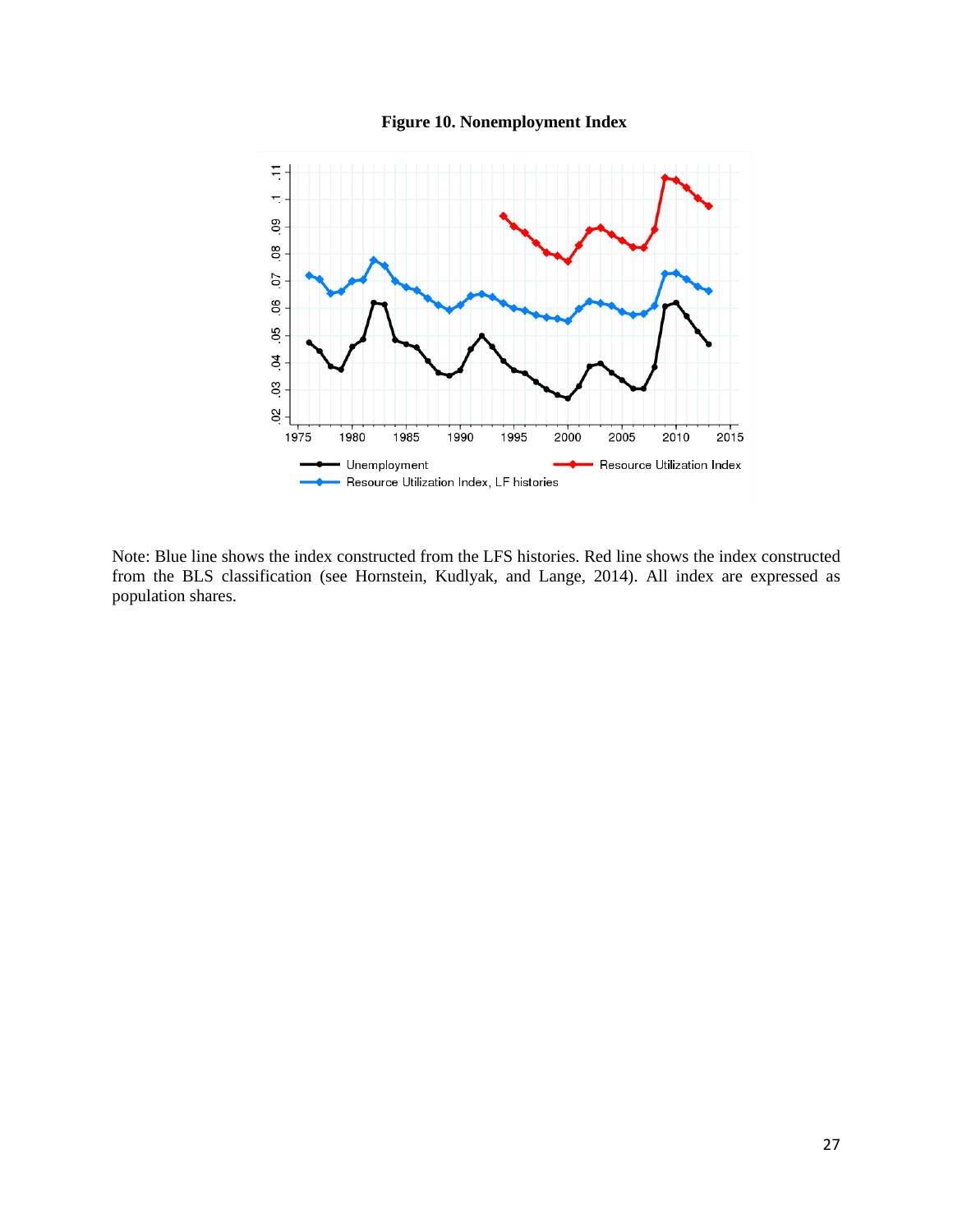|                                  | OLF-OLF-<br>OLF, recent                                       |                              | OLF, no recent  | <b>All OLF</b> |  |  |
|----------------------------------|---------------------------------------------------------------|------------------------------|-----------------|----------------|--|--|
|                                  | <b>OLF</b>                                                    | employment<br>$\overline{2}$ | employment<br>3 |                |  |  |
|                                  | 1                                                             | $\overline{4}$               |                 |                |  |  |
|                                  | Panel A: Distribution of those OLF across the LFS-History and |                              |                 |                |  |  |
|                                  | the BLS classifications                                       |                              |                 |                |  |  |
| Want a Job:                      |                                                               |                              |                 |                |  |  |
| Marginally Attached, Discouraged | 0.004                                                         | 0.022                        | 0.090           | 0.009          |  |  |
| Marginally Attached, Other       | 0.005                                                         | 0.021                        | 0.095           | 0.010          |  |  |
| Other                            | 0.028                                                         | 0.114                        | 0.205           | 0.042          |  |  |
| Total                            | 0.037                                                         | 0.157                        | 0.391           | 0.061          |  |  |
| Do not Want a Job:               |                                                               |                              |                 |                |  |  |
| Retired                          | 0.512                                                         | 0.221                        | 0.064           | 0.472          |  |  |
| Disabled                         | 0.168                                                         | 0.084                        | 0.073           | 0.158          |  |  |
| Other, In School                 | 0.122                                                         | 0.228                        | 0.186           | 0.132          |  |  |
| Other, Not In School             | 0.161                                                         | 0.311                        | 0.285           | 0.177          |  |  |
| Total                            | 0.963                                                         | 0.843                        | 0.609           | 0.939          |  |  |
|                                  | Panel B: Job Finding Probability of OLF by LFS-History and    |                              |                 |                |  |  |
|                                  | <b>BLS</b> Classifications                                    |                              |                 |                |  |  |
| Want a Job:                      |                                                               |                              |                 |                |  |  |
| Marginally Attached, Discouraged | 0.061                                                         | 0.308                        | 0.094           | 0.080          |  |  |
| Marginally Attached, Other       | 0.048                                                         | 0.274                        | 0.097           | 0.066          |  |  |
| Other                            | 0.059                                                         | 0.367                        | 0.118           | 0.084          |  |  |
| Total                            | 0.057                                                         | 0.347                        | 0.107           | 0.080          |  |  |
| Do not Want a Job:               |                                                               |                              |                 |                |  |  |
| Retired                          | 0.006                                                         | 0.193                        | 0.097           | 0.023          |  |  |
| Disabled                         | 0.006                                                         | 0.194                        | 0.062           | 0.022          |  |  |
| Other, In School                 | 0.036                                                         | 0.242                        | 0.096           | 0.054          |  |  |
| Other, Not In School             | 0.026                                                         | 0.329                        | 0.098           | 0.051          |  |  |
| Total                            | 0.013                                                         | 0.257                        | 0.093           | 0.033          |  |  |

|  |  |  |  |  | Table 1. OLF in the LFS-History and the BLS Classifications, 2013 |  |
|--|--|--|--|--|-------------------------------------------------------------------|--|
|--|--|--|--|--|-------------------------------------------------------------------|--|

Note: The table contains the distribution of those OLF by BLS classification and by sequence of Labor Force States. These distributions are calculated using the sample consisting of MIS-3.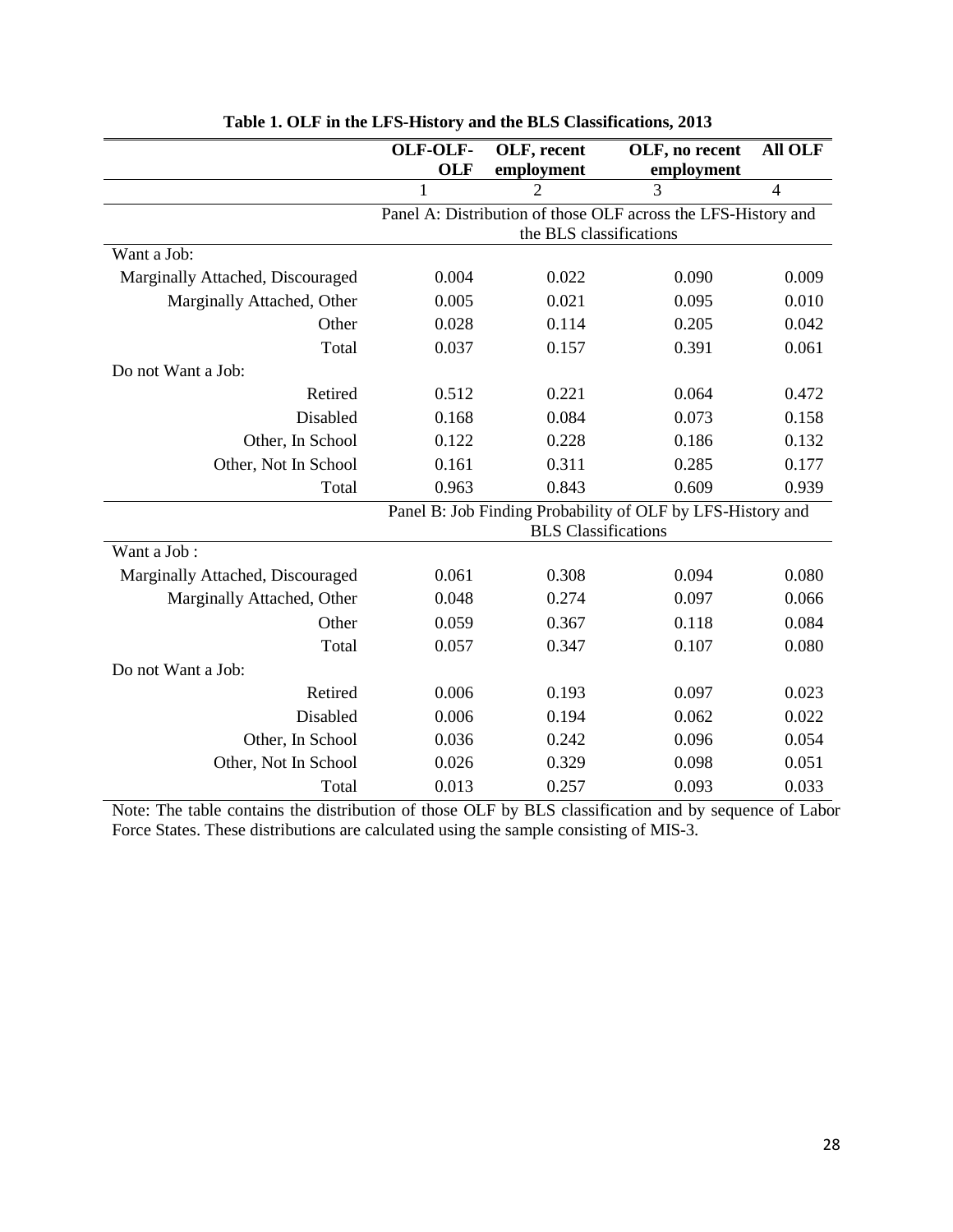|                                                  | $\mathbf{1}$ | $\overline{c}$ | 3                       | $\overline{4}$ | 5           | 6           |  |  |  |
|--------------------------------------------------|--------------|----------------|-------------------------|----------------|-------------|-------------|--|--|--|
| OLF                                              | 0.0024       | 0.002          | $0.13***$               | $0.24***$      | $0.11***$   | $0.30***$   |  |  |  |
|                                                  | (0.07)       | (0.07)         | (0.022)                 | (0.04)         | (0.004)     | (0.0030)    |  |  |  |
| Unemployed                                       | $0.16**$     | $0.19***$      | $0.25***$               | $0.16***$      | $0.25***$   | $0.23***$   |  |  |  |
|                                                  | (0.07)       | (0.07)         | (0.022)                 | (0.04)         | (0.004)     | (0.0030)    |  |  |  |
| Short term U                                     |              |                | <b>Omitted Category</b> |                |             |             |  |  |  |
| Long term U                                      |              | $-0.13***$     | $-0.07***$              | $-0.074***$    | $-0.072***$ | $-0.078***$ |  |  |  |
|                                                  |              | (0.003)        | (0.003)                 | (0.0019)       | (0.0028)    | (0.0018)    |  |  |  |
| $\mathbf{U}\text{-}\mathbf{U}\text{-}\mathbf{U}$ |              |                | <b>Omitted Category</b> |                |             |             |  |  |  |
| U, Recent E                                      |              |                | $0.19***$               | $0.19***$      | $0.19***$   | $0.19***$   |  |  |  |
|                                                  |              |                | (0.0028)                | (0.0018)       | (0.0028)    | (0.0019)    |  |  |  |
| U, No Recent E                                   |              |                | $-0.015***$             | $-0.014***$    | $-0.017***$ | $-0.015***$ |  |  |  |
|                                                  |              |                | (0.0029)                | (0.0019)       | (0.0028)    | (0.0018)    |  |  |  |
| OLF, Recent E                                    |              |                | <b>Omitted Category</b> |                |             |             |  |  |  |
|                                                  |              |                |                         |                |             |             |  |  |  |
| OLF, No Recent E                                 |              |                |                         | $-0.18***$     |             | $-0.19***$  |  |  |  |
|                                                  |              |                |                         | (0.0016)       |             | (0.0016)    |  |  |  |
| OLF-OLF-OLF                                      |              |                |                         | $-0.24***$     |             | $-0.24***$  |  |  |  |
|                                                  |              |                |                         | (0.001)        |             | (0.001)     |  |  |  |
| Do not Want a Job: Disabled                      |              |                | <b>Omitted Category</b> |                |             |             |  |  |  |
|                                                  |              |                |                         |                |             |             |  |  |  |
|                                                  |              |                |                         |                |             |             |  |  |  |
| Do not Want a Job: Other                         |              |                |                         |                | $0.028***$  | $0.015***$  |  |  |  |
|                                                  |              |                |                         |                | (0.0014)    | (0.0009)    |  |  |  |
| Do not Want a Job: Retired                       |              |                |                         |                | $0.026***$  | $0.015***$  |  |  |  |
|                                                  |              |                |                         |                | (0.0014)    | (0.0009)    |  |  |  |
|                                                  |              |                |                         |                |             |             |  |  |  |
| Want a Job : Marg. Attached,                     |              |                |                         |                | $0.086***$  | $0.041***$  |  |  |  |
| Discouraged                                      |              |                |                         |                | (0.0064)    | (0.0064)    |  |  |  |
| Want a Job : Marg. Attached, Other               |              |                |                         |                | $0.073***$  | $0.037***$  |  |  |  |
|                                                  |              |                |                         |                | (0.0049)    | (0.0033)    |  |  |  |
| Want a Job: Other                                |              |                |                         |                | $0.11***$   | $0.067***$  |  |  |  |
|                                                  |              |                |                         |                | (0.0026)    | (0.0017)    |  |  |  |
| Cells/Observations                               | 44,026       | 44,026         | 44,026                  | 44,026         | 44,026      | 44,026      |  |  |  |
| R-squared                                        | 0.55         | 0.57           | 0.62                    | 0.85           | 0.64        | 0.85        |  |  |  |

### **TABLE 2. JOB FINDING RATES BY OBSERVABLE HETEROGENEITY IN U AND OLF POPULATION**

Note: The specifications include year and age fixed effects.